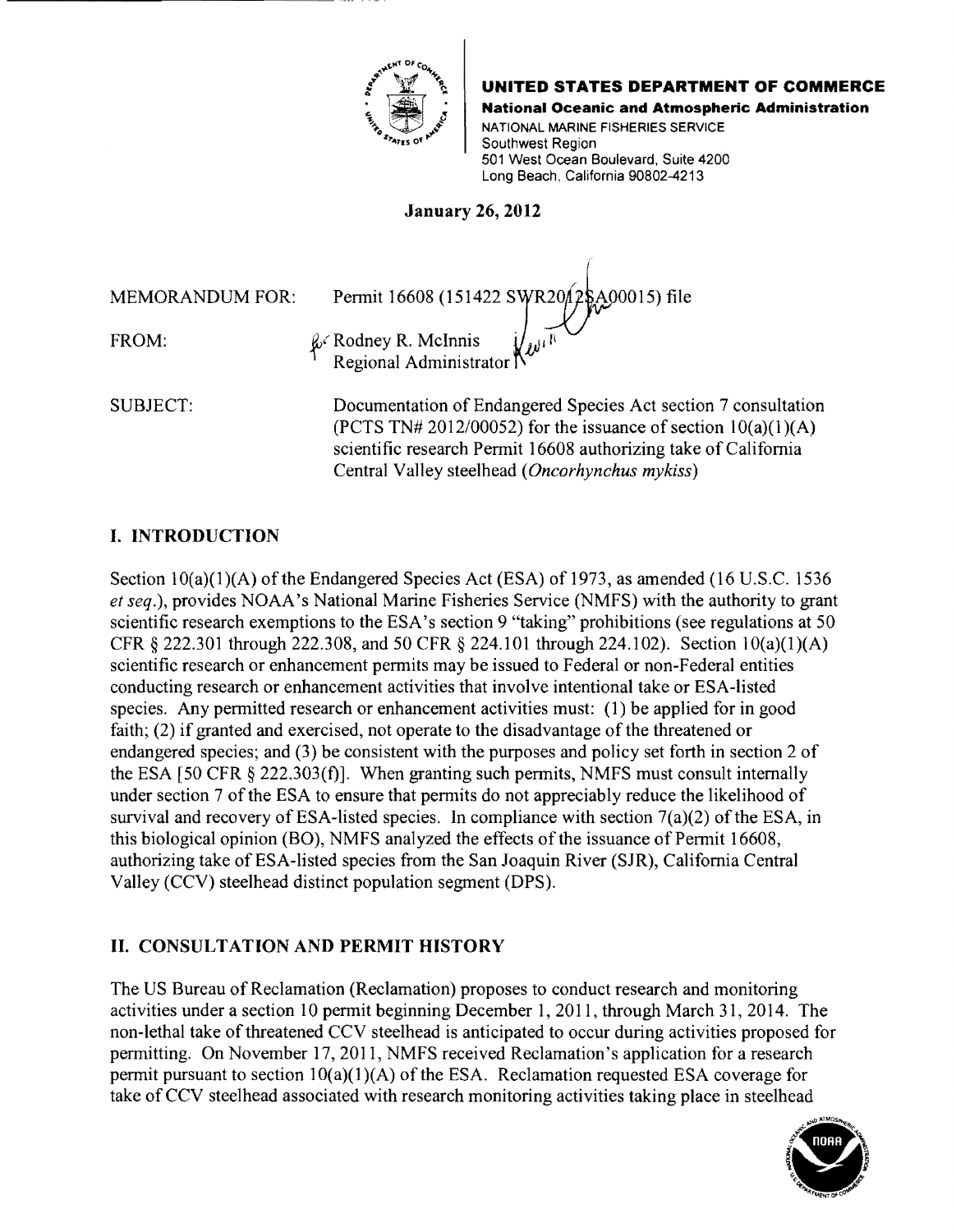habitat in the SJR. On December 13, 2011, NMFS published a notice of receipt in the Federal Register outlining the research activities and take of ESA-listed species proposed under Permit 16608 (76 FR 77490). The public comment period for Permit 16608 closed January 12, 2012. No comments we received from the public.

#### **III. DESCRIPTION OF THE PROPOSED ACTION**

NMFS Southwest Region, Protected Resources Division proposes to issue scientific research Permit 16608 under the authority of section  $10(a)(1)(A)$  of the ESA. Permit 16608 is for scientific and research activities to be conducted in the SJR from the date of permit issuance through March 31, 2014. Permit 16608 would be subject to the limitations of the ESA and the regulations in 50 CFR 222, 223, and 224, unless it is modified, suspended, or revoked. The permit will authorize Reclamation for non-lethal and unintentional lethal take of CCV steelhead during monitoring activities in the mainstem SJR, and at entrances to bypasses and false migration pathways, between the base of Sack Dam (river mile 182, near Dos Palos, California) and the confluence of the Merced River. The take activities authorized under Permit 16608 will include: capture (boat electrofishing, fyke nets with wing walls and fish traps, and steelheadspecific trammel nets), and handling (measured, sexed, sampled for scales and tissue, and checked for injuries and presence of tags) of captured/stunned CCV steelhead. Captured fish will be Floy tagged with a unique identification number to document any recaptures that may occur in the study area. Captured CCV steelhead will be transported and released in the SJR downstream of the mouth of the Merced River.

#### **A. Project Description**

The Steelhead Monitoring Plan is conducted under the auspices of the San Joaquin River Restoration Program (SJRRP). Spring interim flows from February 1 to June 1 could attract adult steelhead into the Restoration Area, the San Joaquin River (SJR) above the confluence of the Merced River and below Friant Dam prior to the completion of SJRRP habitat improvements and measures to obscure false migratory pathways. The Steelhead Monitoring Plan will monitor for the presence of CCV steelhead on the SJR upstream of the Merced River confluence. In addition, the Steelhead Monitoring Plan proposes to rescue CCV steelhead that would not have access to suitable spawning habitat further upstream on the SJR due to the presence of numerous passage impediments. Captured individuals will be transported and released at the mouth of the Merced River where suitable habitat is accessible.

#### Background

In 1988, a coalition of environmental groups, led by the Natural Resources Defense Council (NRDC), filed a lawsuit challenging the renewal of long-term water service contracts between the United States and the Central Valley Project Friant Division Long-Term Contractors. After more than 18 years of litigation of this lawsuit, known as *NRDC, et al. v Kirk Rogers, et al.* a Settlement was reached. On September 13, 2006, the Settling Parties, including NRDC, Friant Water Users Authority, and the U.S. Departments of the Interior and Commerce, agreed on the terms and conditions of the Settlement, which was subsequently approved by the U.S. Eastern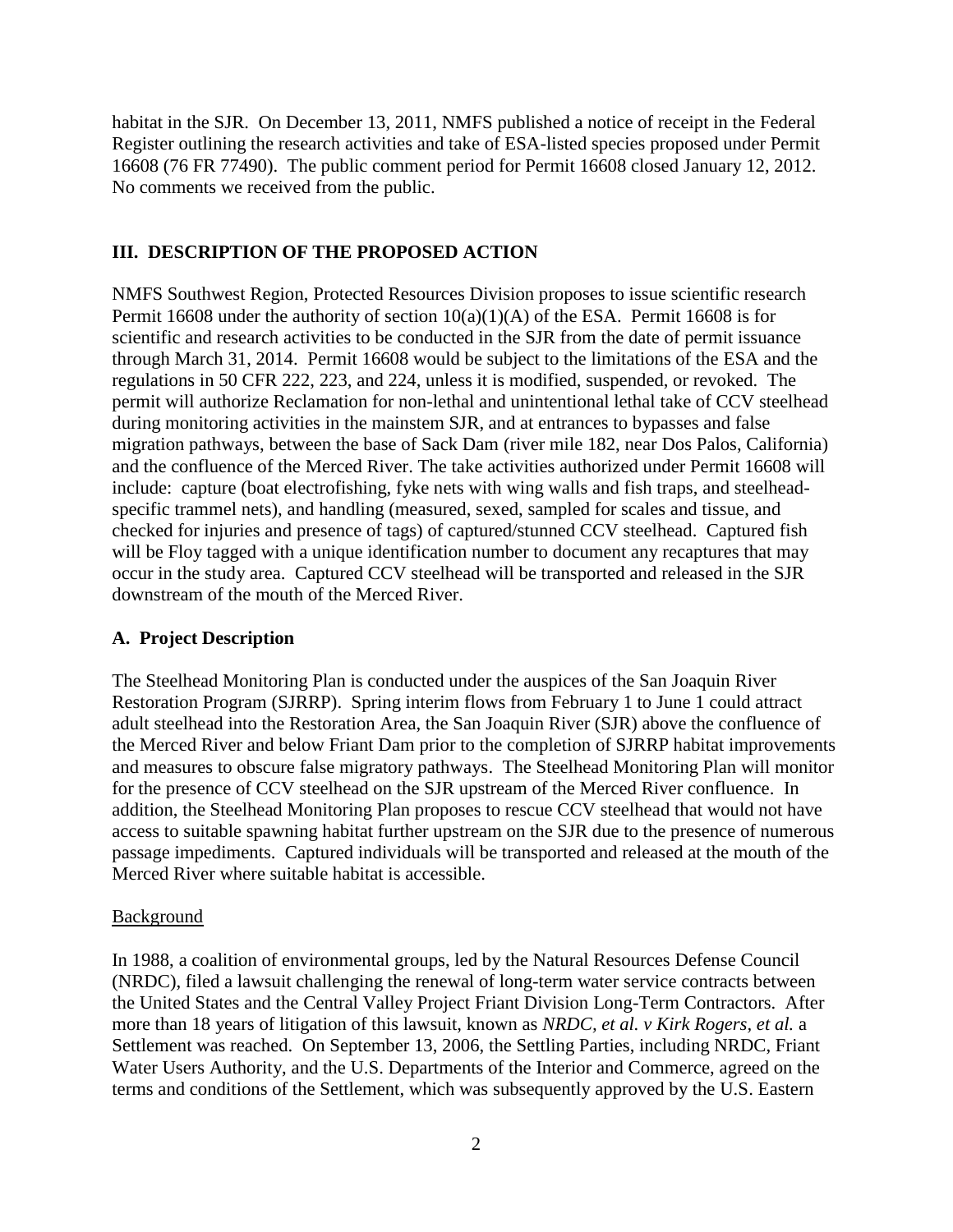District Court of California on October 23, 2006. The Settlement establishes two primary goals: (1) Restoration Goal – To restore and maintain fish populations in "good condition" in the mainstem San Joaquin River below Friant Dam to the confluence of the Merced River, including naturally reproducing and self-sustaining populations of salmon and other fish, and (2) Water Management Goal – To reduce or avoid adverse water supply impacts on all of the Friant Division long-term contractors that may result from the Interim and Restoration Flows provided for in the Settlement.

#### Methodology

Sampling Method 1: Raft Mounted Electroshocker

Sampling frequency will be once monthly from December through March of each sampling year. Re-capture is to be anticipated, thus monthly sampling is important to ensure fish recovery from stress between capture. Raft mounted electroshockers will be used in order to navigate through shallow waters of the sampling locations all within the mainstem SJR (*i.e.*, just upstream of the confluence of the SJR and Merced River, the mouth of Mud Slough, the SJR near the Highway 140 bridge, the mouth of Salt Slough, just below Sack Dam, and at the return points of the Eastside and Mariposa bypasses)). Electrofishing methods for this study refer to the NMFS guidelines for sampling waters with anadromous fish. NMFS guidelines are for backpack electrofishing; however, researchers are not precluded for using other techniques or equipment as long as NMFS is given substantial proof that proposed techniques or equipment are necessary for the study and that listed species are safeguarded. A backpack electroshocker is not a feasible method for monitoring the deeper canals of some false pathways, and will not be used due to the large size of the sampling area. The raft-mounted electroshocker will have access to both deep and shallow water habitats, and will use the same guidelines for initial and maximum settings as for backpack electroshocking. The model of raft electroshocker is a Cataraft SR-17 Electroshocker, equipped with a Generator 5 generator powered pulsator (gpp), control box 5.0 gpp, 3-chamber Dupont Hypalon pontoons, electrofisher booms, electrode arrays, built-in foot switches, cathode array, hand-operated air pump, and an Evinrude E25DTL engine.

Sampling Method 2: Fyke Nets with Wing Walls and Fish Traps

A fyke net with wing walls (see Figure 1) tends to be the most useful in capturing fish that follow the shorelines at different times of the day during the migration season. These nets are constructed of 3.7-centimeter (cm) mesh formed over a 1.5 meter (m) x 0.5 m rectangular lead hoop with 0.95 cm diameter solid round stock and three 1.5-m diameter hoops. The traps contain two 5-m long throats with 15 or 25 cm diameter throats, and have a zipper for easy fish removal. Wings will be 1.8-m deep and 48.8-m long. A buoy will be affixed with a 10-m length of rope. Nets will be in place with 22-kilogram (kg) anchors and will be concurrently deployed in the mainstem SJR sampling locations (*i.e.*, just upstream of the confluence of the SJR and Merced River, the mouth of Mud Slough, the SJR near the Highway 140 bridge, the mouth of Salt Slough, just below Sack Dam, and at the return points of the Eastside and Mariposa bypasses). The traps will be checked at least once and up to twice daily. The fyke net in this study is specifically designed to minimize effects on steelhead as the 2.54-cm mesh is small enough to prevent gilling of adults, the netting is knotless to avoid abrasion, and they are a very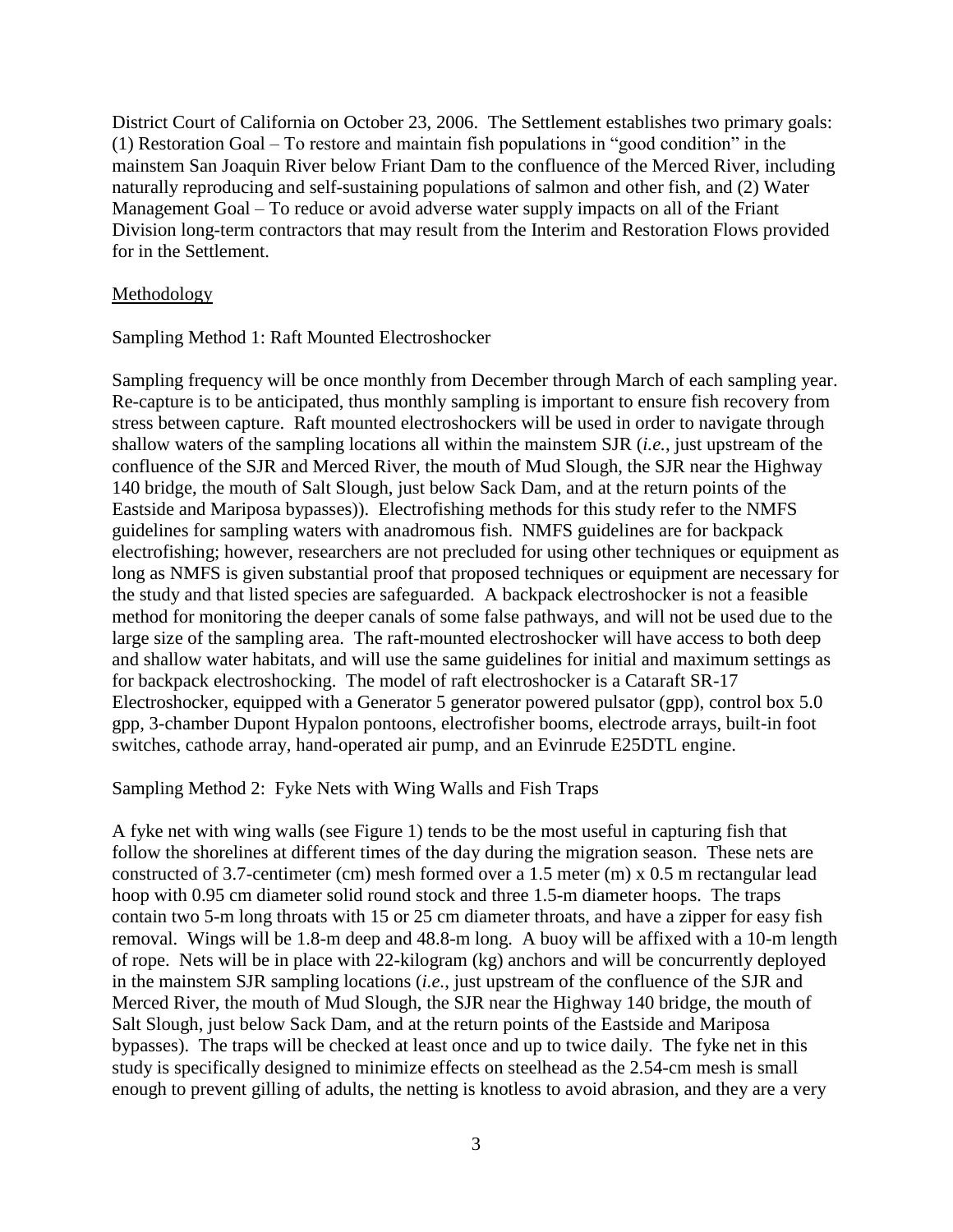fine and soft (softer than nylon) multi-fiber polyester to prevent scale loss (Donald E. Portz, Bureau of Reclamation, Technical Services Center, personal communication, 2012).

This proposed technique will be implemented once the Hills Ferry Barrier (HFB) is removed around mid-December and will remain deployed until March 15. The traps will be checked daily, so the likelihood of fish being physically injured is low. CCV steelhead that are captured will be sampled, tagged, and released in the SJR at the mouth of the Merced River where suitable habitat is accessible. Data from this trap will give an index of steelhead abundance migrating in the San Joaquin River upstream of the confluence of the Merced River.

Figure 1. Example illustration of a fyke net with wing walls (image from www.fipec.qc.ca)



Sampling Method 3: Steelhead-Specific Trammel Nets

Trammel nets are most commonly used as stationary gear to block off channels with low velocities or no flows. However, they can also be used to drift in short durations (*i.e.*, up to 10 minutes) on high velocity water, which is what this study proposes. A short duration drifting of a trammel net is necessary to minimize the time captured fish are entangled. Only one trammel net will be drifted at a time, at the same locations in the mainstem SJR as sampling methods 1 and 2. The trammel net used for this study is specifically designed for steelhead by integrating the following: 1) it is knotless to reduce abrasiveness; (2) it is a very fine and soft (softer than nylon) multi-fiber polyester to reduce loss of scales; and (3) the 2.54-cm diameter mesh is used in order to prevent gilling of adults. It includes three parallel vertical layers of netting. The inner net has a very small mesh size, while the outer nets have mesh size large enough for fish to pass. The larger and smaller mesh size nets form a pocket when fish attempt to swim through. Similar to seine nets, trammel nets are equipped with floats attached to the head rope and lead weights along the ground rope. For safety reasons, brightly colored floats will be used to attach to the head rope so boaters and other recreationists can avoid entangling themselves, their boats, and/or their fishing gear with the nets. To ensure safety of CCV steelhead, fisheries biologists follow at a close distance to observe and retrieve nets in short time intervals. Sampling time will depend on the number of fish and bycatch caught at each location; however, the duration of drifting the trammel net will not exceed 10 minutes per deployment.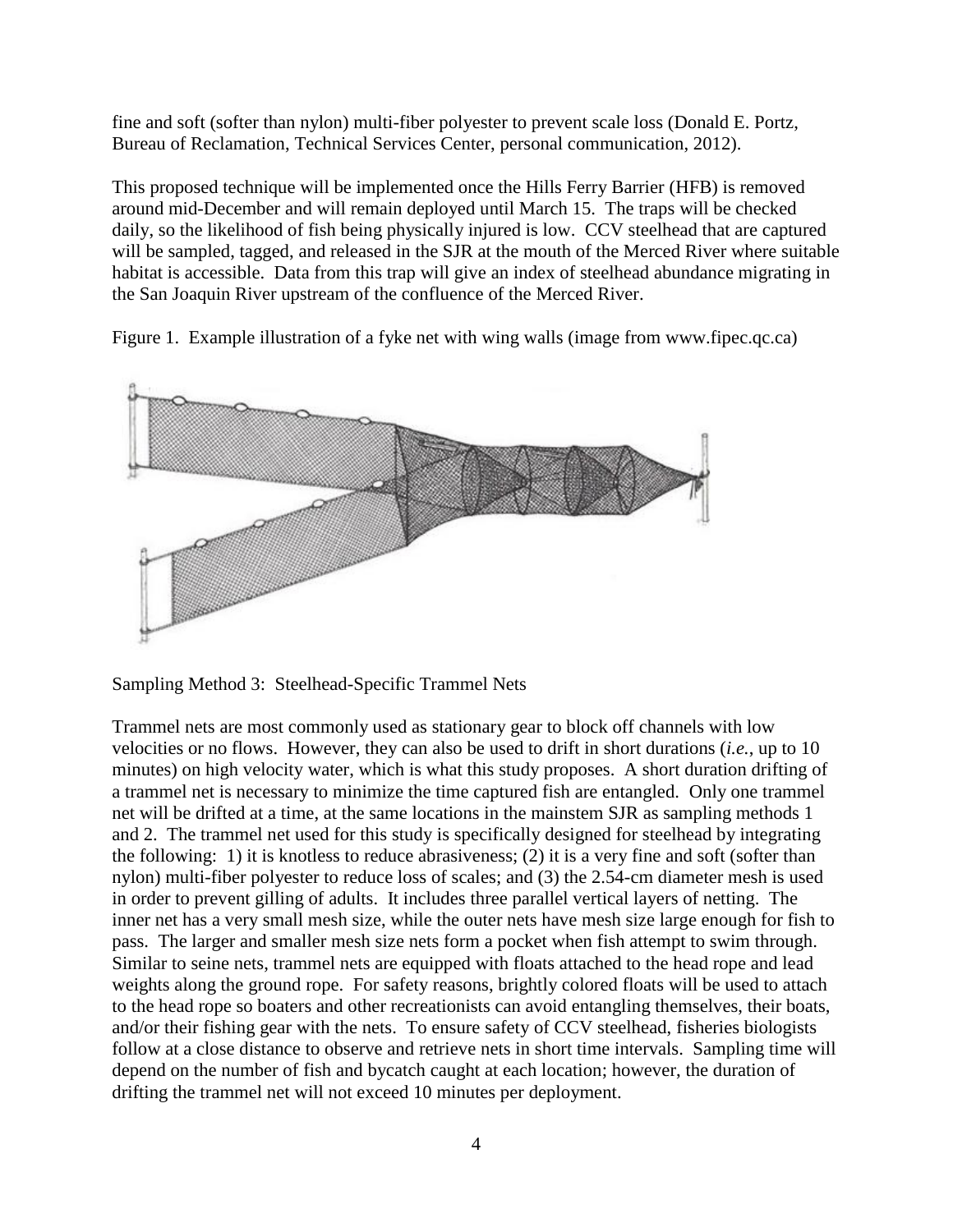Figure 2. Example illustration (Hubert 1996) showing a comparison between a gill net and trammel net



For all the sampling methods listed above, captured CCV steelhead will be subject to standard handling and transport procedures. This includes the following: (1) there will be two aerated coolers (125 liters) present either on the raft or at the capture location, filled with water from the sample site and kept within  $+/- 1^{\circ}$  Celsius (C) of the sample site location; (2) one cooler will specifically hold captured CCV steelhead; the other will hold all other non-listed species; (3) the dips nets used are designed to be non-abrasive, soft and knotless with 5-millimeter holes, specifically for CCV steelhead; (4) if a CCV steelhead is captured, the fork and total lengths will be measured, pictured, sexed if possible, and visually observed for health, sampled for scales and tissues, and presence of tags (Note: fish will not be weighed or anesthetized.); (5) fish will be Floy tagged with a unique identification number to document any recaptures that may occur in the study area; (6) upon capture and data collection of CCV steelhead, the crew will discontinue sampling and place fish in the tanks described in step (1) above, as it may take up to one hour to travel to the transportation tanks depending on the sampling location. Fish will not be weighed or anesthetized to reduce handling time and minimize stress. With regard to water quality, water temperature in short-term holding tanks will be similar to the originating source to avoid thermal shock when fish are being transported to a more suitable habitat. The temperature range will be buffered to  $\pm 1.0^{\circ}$ C. Ice will be added if water temperature increases during the short-term transport. Ice added to water in the holding tank may contain chlorine  $\langle Cl_2 \rangle$  that may interfere with the physiological functions of steelhead. In order to keep chlorine levels below the safe holding concentration of 0.003 mg/L, an appropriate amount of AmQuel<sup>®</sup> Plus will be added for detoxification. Also during transport, ammonia (NH3-N un-ionized) will be kept below 0.0125 mg/L and ammonia (NH<sub>3</sub>-N Total) below 1.0 mg/L by preventing high load densities. However, AmQuel® Plus will also aid in detoxifying both un-ionized and total ammonia.

Captured steelhead will be transported downstream to the confluence of the San Joaquin and Merced rivers in transport tanks. Transport protocol will include the procedures listed below. The transport tanks will be immediately filled with river water prior to transport using a portable screened pump. Captured CCV steelhead will be moved in and out of the transport truck using a water-filled vessel to help minimize stress and loss of their protective slime layer. Oxygen gas will be supplied to the transport tanks using compressed oxygen gas cylinders and micro-bubble diffusers to maintain dissolved oxygen levels at near saturation during transportation. Transport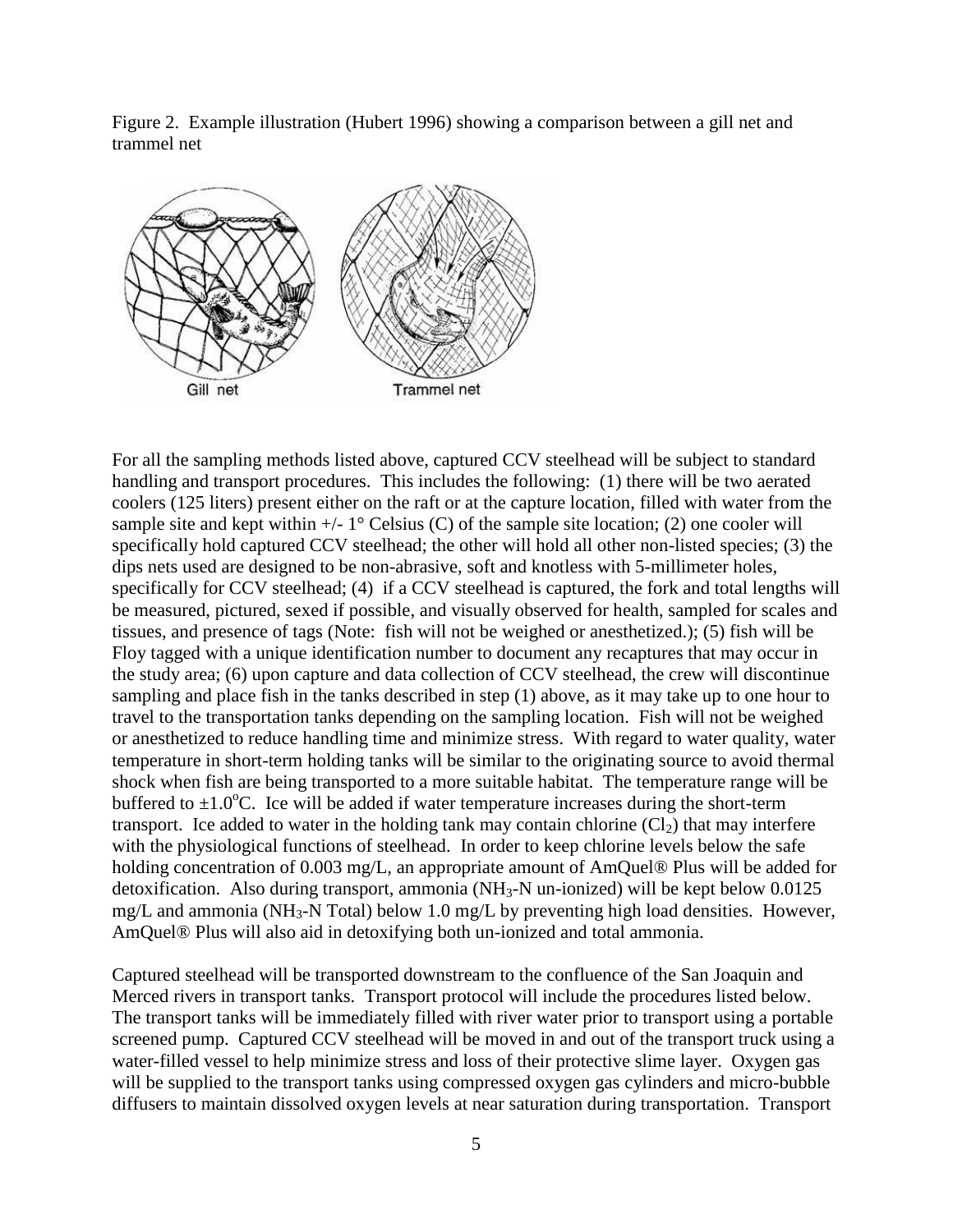water will be supplied with sodium chloride to 6-parts per thousand to minimize physiological stress during transportation. The truck will be stopped after 30 minutes of transportation and each hour thereafter for visual inspection of the life-support system and fish. Water will be tempered to the receiving water at the predetermined release location before transferring fish by pumping receiving water directly into the transport tank until the temperature reaches that of the release water.

## **B. Description of the Action Area**

The action area is defined as all areas to be affected directly or indirectly by the Federal action and not merely the immediate area involved in the action (50 CFR 404.2). For the purposes of this BO, the action area is defined as the San Joaquin River between the base of Sack Dam and just below the confluence of the Merced River, including select locations on the Mariposa and Eastside bypasses, and the entrances to the following off-channel sloughs: Mud Slough, Salt Slough, and Newman Wasteway. Sack Dam will be the upstream extent because it is impassable in low water year types.

# **C. Requested Amount of Take and Unintentional Mortality**

The estimated amount of non-lethal and unintentional lethal take proposed is based on the low number of CCV steelhead individuals observed in the San Joaquin watershed upstream of the confluence of the Merced River during California Department Fish and Game (CDFG) monitoring efforts at the HFB. More details regarding this monitoring is described below in the Environmental Baseline section.

## Estimate of Take

Table 1. Estimated annual take of CCV steelhead associated with the Permit 16608 monitoring survey activities.

| Life         | Listing     | Origin  | Sex    | Expected       | Indirect       | Take Action   | Observation/    | Sampling  |
|--------------|-------------|---------|--------|----------------|----------------|---------------|-----------------|-----------|
| Stage/ $O$ . | Unit/Stock  |         |        | Take           | Mortality      |               | Collect         | Period    |
| mykiss       |             |         |        |                |                |               | Method          |           |
| Unknown      | California  | Natural | Male   | 6              | $\theta$       | Capture/Mark, | Net, Fyke       | 1/19/2012 |
|              | Central     |         | and    |                |                | Tag, Sample   |                 | thru      |
|              | Valley      |         | Female |                |                | Tissue/       |                 | 3/31/2014 |
|              | (NMFS)      |         |        |                |                | Release Live  |                 |           |
|              | Threatened) |         |        |                |                | Animal        |                 |           |
| Unknown      | California  | Natural | Male   | 10             | 1              | Capture/Mark, | Electrofishing, | 1/19/2012 |
|              | Central     |         | and    |                |                | Tag, Sample   | Raft            | thru      |
|              | Valley      |         | Female |                |                | Tissue/       |                 | 3/31/2014 |
|              | (NMFS)      |         |        |                |                | Release Live  |                 |           |
|              | Threatened) |         |        |                |                | Animal        |                 |           |
| Unknown      | California  | Natural | Male   | $\overline{2}$ | $\overline{0}$ | Capture/Mark, | Net, Trammel    | 1/19/2012 |
|              | Central     |         | and    |                |                | Tag, Sample   |                 | thru      |
|              | Valley      |         | Female |                |                | Tissue/       |                 | 3/31/2014 |
|              | (NMFS)      |         |        |                |                | Release Live  |                 |           |
|              | Threatened) |         |        |                |                | Animal        |                 |           |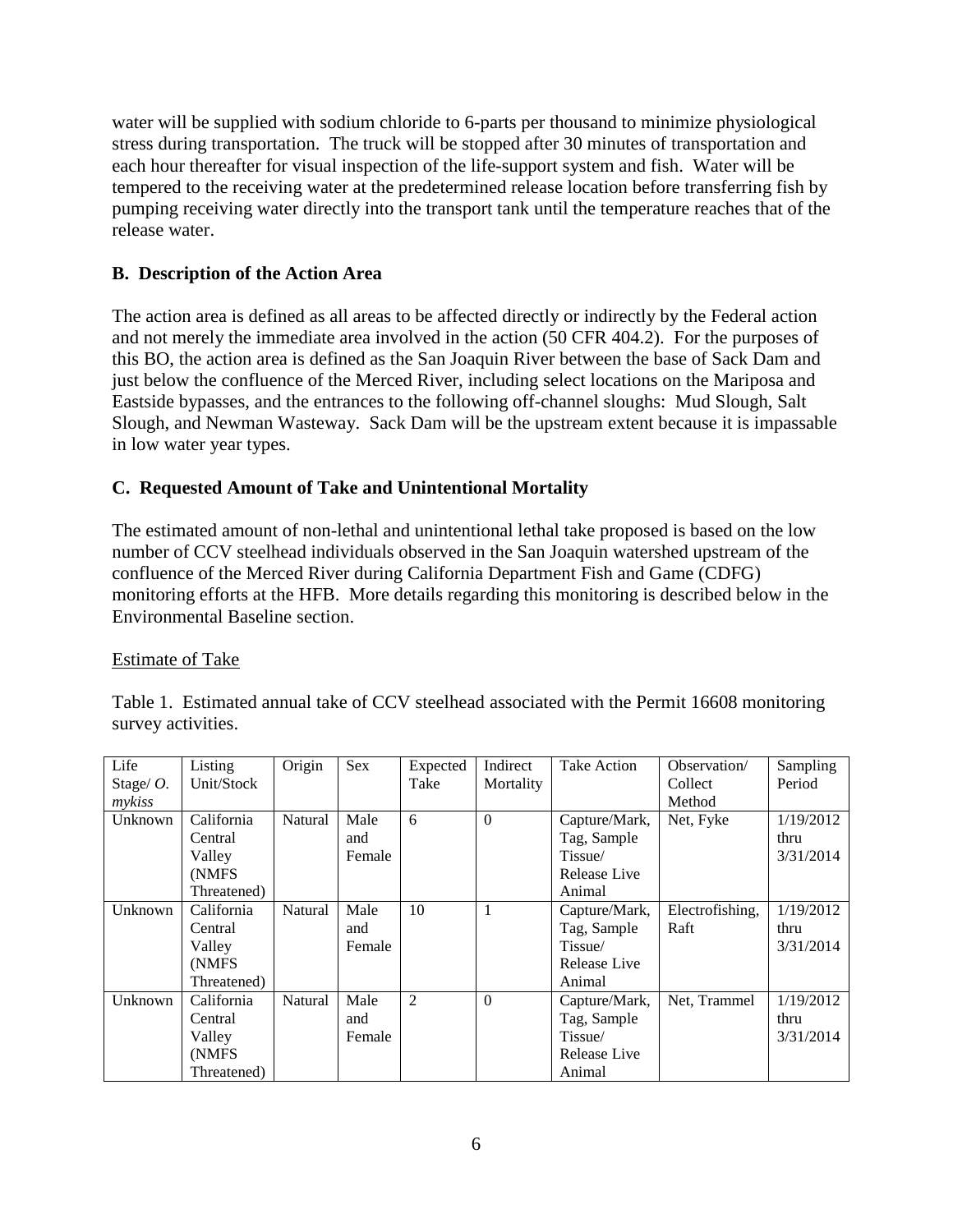## **IV. DESCRIPTION AND STATUS OF THE SPECIES AND CRITICAL HABITAT**

## **A. Species and Critical Habitat Listing Status**

CCV steelhead were originally listed as threatened on March 19, 1998 (63 FR 13347). Following a new status review (Good *et al.* 2005) and after application of the agency's hatchery listing policy, NMFS reaffirmed its status as threatened and also listed several hatchery stocks as part of the DPS in 2006 (71 FR 834). In June 2004, after a complete status review of 27 west coast salmonid evolutionarily significant units (ESUs) and DPSs, NMFS proposed that CCV steelhead remain listed as threatened (69 FR 33102). On January 5, 2006, NMFS reaffirmed the threatened status of the CCV steelhead and applied the DPS policy to the species because the resident and anadromous life forms of *O. mykiss* remain "markedly separated" as a consequence of physical, ecological and behavioral factors, and therefore warranted delineation as a separate DPS (71 FR 834). On August 15, 2011, NMFS completed another 5-year status review of CCV steelhead and recommended that the CCV steelhead DPS remain classified as a threatened species (NMFS 2011).

Critical habitat was designated for CCV steelhead on September 2, 2005 (70 FR 52488). Critical habitat includes the stream channels to the ordinary high water line within designated stream reaches such as those of the American, Feather, and Yuba rivers, and Deer, Mill, Battle, Antelope, and Clear creeks in the Sacramento River basin; the Mokelumne, Calaveras, Stanislaus, Tuolumne, and Merced rivers in the San Joaquin River basin; and, the Sacramento and San Joaquin rivers and Delta. Currently the CCV steelhead DPS and critical habitat extends up the SJR up to the confluence with the Merced River.

## **B. Steelhead Life History**

CCV Steelhead can be divided into two life history types, summer-run steelhead and winter-run steelhead, based on their state of sexual maturity at the time of river entry and the duration of their spawning migration, stream-maturing and ocean-maturing. Only winter-run (ocean maturing) steelhead currently are found in California Central Valley rivers and streams (Moyle 2002; McEwan and Jackson 1996). Summer-run steelhead have been extirpated due to a lack of suitable holding and staging habitat, such as coldwater pools in the headwaters of CV streams, presently located above impassible dams (Lindley *et al.* 2006).

CCV steelhead remain in the ocean for up to four years before returning to their natal streams as adults to spawn (Shapovalov and Taft 1954). Adult steelhead size depends on the length of their ocean residency (Meehan and Bjornn 1991). Unlike Pacific salmon, steelhead do not appear to form schools in the ocean (Behnke 1992). Steelhead in the southern part of their range appear to migrate close to the continental shelf, while more northern populations may migrate throughout the northern Pacific Ocean (Barnhart 1991). CCV steelhead generally leave the ocean from August through April (Busby *et al.* 1996) and enter freshwater from August to November and spawn from December to April, with peaks from January through March, in small streams and tributaries where cool, well oxygenated water is available year-round (Table 1; Williams 2006; Hallock *et al.* 1961; McEwan and Jackson 1996). CCV steelhead hold in pools while maturing sexually, while others begin sexual maturation in the ocean and spawn within a few months after entering streams (Williams 2006). Timing of upstream migration is correlated with higher flow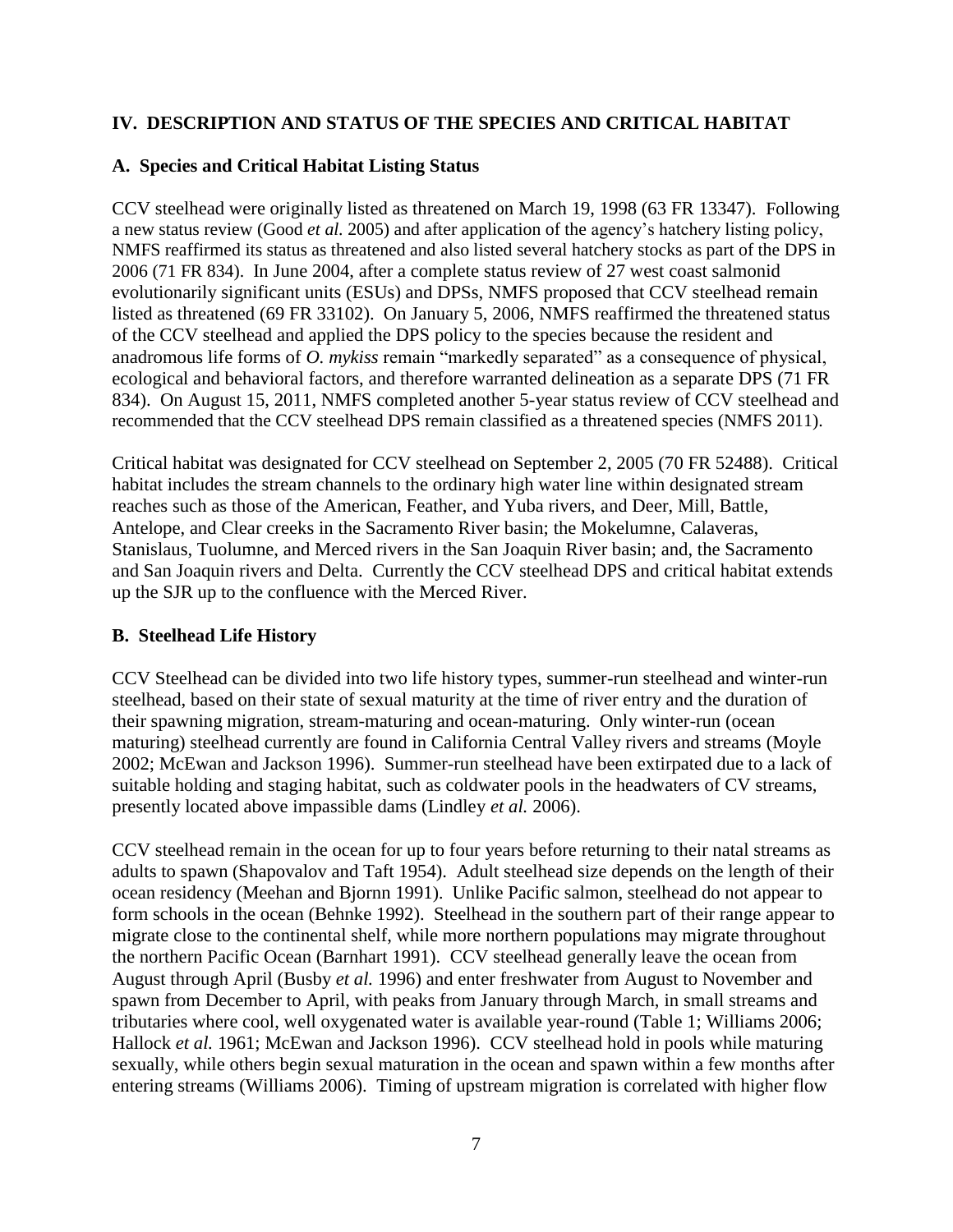events, such as freshets or sand bar breaches, and associated lower water temperatures. The minimum stream depth necessary for successful upstream migration is 13 cm (Thompson 1972). Adults typically spend a few months in freshwater before spawning (Williams 2006). Female steelhead construct redds in suitable gravels, primarily in pool tailouts and heads of riffles. Steelhead generally return to freshwater at ages two and three and range in size from two to twelve pounds (Reynolds *et al.* 1993). The number of eggs laid per female depends on size and origin of the fish (Moyle 2002). Steelhead about 55 cm long may have fewer than 2000 eggs, whereas steelhead 85 cm long can have 5,000 to 10,000 eggs, depending on the stock (Meehan and Bjornn 1991).

Table 2. The temporal occurrence of adult (a) and juvenile (b) California Central Valley steelhead in the Central Valley. Darker shades indicate months of greatest relative abundance. (a) Adult migration/holding



Sources: <sup>1</sup>Hallock 1961; <sup>2</sup>McEwan 2001; <sup>3</sup>USFWS unpublished data; <sup>4</sup>CDFG 1995; <sup>5</sup>Hallock *et al.* 1957; <sup>6</sup>Bailey 1954; <sup>7</sup>CDFG Steelhead Report Card Data 2007; <sup>8</sup>CDFG unpublished data; <sup>9</sup>Snider and Titus 2000; <sup>10</sup>Nobriga and Cadrett 2003; <sup>11</sup>Jones & Stokes Associates, Inc., 2002; <sup>12</sup>S.P. Cramer and Associates, Inc. 2000 and 2001; <sup>13</sup>Schaffter 1980, 1997.

Unlike Pacific salmon, steelhead are iteroparous, which are capable of spawning more than once before death (Busby *et al.* 1996). However, it is rare for steelhead to spawn more than twice before dying; most that do so are females (Busby *et al.* 1996). Iteroparity is more common among southern steelhead populations than northern populations (Busby *et al.* 1996). Although one-time spawners are the great majority, Shapolov and Taft (1954) reported that repeat spawners are relatively numerous (17.2 percent) in California streams. Hatchery steelhead are typically less likely than wild fish to survive to spawn a second time (Leider *et al.* 1986). Post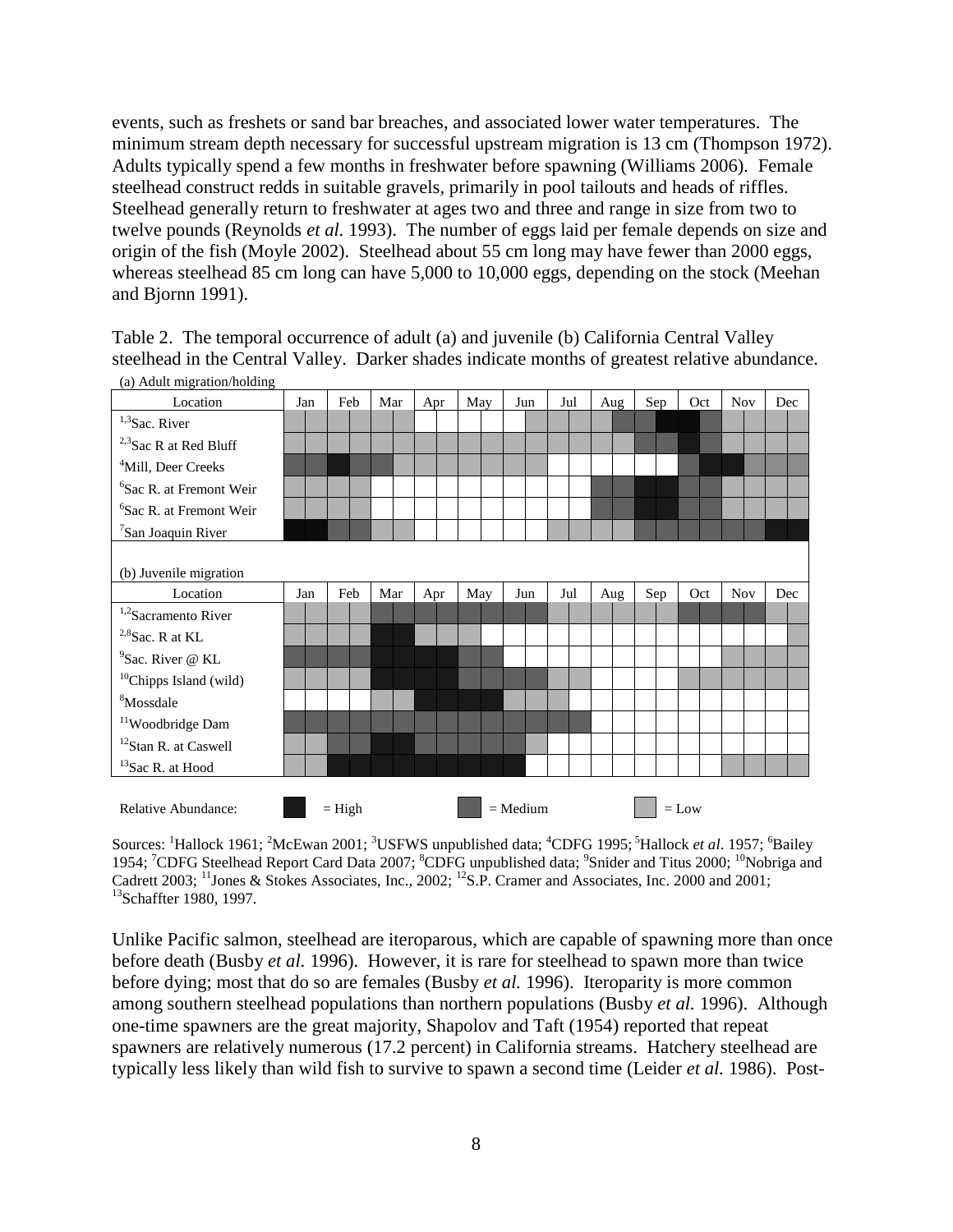spawning steelhead may migrate downstream to the ocean immediately after spawning or may spend several weeks holding in pools before outmigrating (Shapovalov and Taft 1954). Steelhead eggs hatch in three to four weeks at 10°C to 15°C (Moyle 2002). The length of time it takes for eggs to hatch depends mostly on water temperature. After hatching, alevins remain in the gravel for an additional two to five weeks while absorbing their yolk sacs, and emerge in spring or early summer (Barnhart 1991). Fry emerge from the gravel usually about four to six weeks after hatching, but factors such as redd depth, gravel size, siltation, and temperature can speed or retard this time (Shapovalov and Taft 1954). Upon emergence, fry inhale air at the stream surface to fill their air bladders, absorb the remains of their yolks, and start to feed actively, often in schools (Barnhart 1991; NMFS 1996). Then the newly emerged fry move to the shallow, protected areas associated within the stream margin (McEwan and Jackson 1996) and they soon move to other areas of the stream and establish feeding locations, which they defend (Shapovalov and Taft 1954). Fry are typically less than 50 millimeters standard length (SL) (Moyle 2002). As fry increase in size and their swimming abilities improve during late summer and fall, they increasingly use areas with cover and exhibit a preference for higher velocity, deeper mid-channel areas near the thalweg (Hartman 1965; Everest and Chapman 1972; Fontaine 1988). Optimal water temperatures for growth range from 15<sup>o</sup>C to 18<sup>o</sup>C (Moyle 2002).

Juvenile steelhead (parr) rear in freshwater for one to three years before outmigrating to the ocean as smolts (Moyle 2002). The time that parr spend in freshwater appears to be related to growth rate, with larger, faster-growing members of a cohort smolting earlier (Peven *et al.* 1994). Juveniles occupy a wide range of habitats, preferring deep pools, as well as higher velocity rapid and cascade habitats (Bisson *et al.* 1982, 1988). During periods of low temperatures (< 44.6° Fahrenheit) and high flows associated with the winter months, juvenile steelhead seek refuge in interstitial spaces in cobble and boulder substrates (Bustard and Narver 1975; Everest *et al.* 1986). Juveniles' winter hiding behavior reduces their metabolism and food intake requirements and minimizes their exposure to predation and high flows (Bustard and Narver 1975). Steelhead rearing during the summer takes place primarily in higher velocity areas in pools, although young-of-year also are abundant in glides and riffles. Productive steelhead habitat is characterized by complexity, primarily in the form of large and small woody debris. Cover is an important habitat component for juvenile steelhead both as velocity refugia and as a means of avoiding predation (Meehan and Bjornn 1991).

Steelhead smolts migrate downstream during most months of the year , but the peak period of emigration occurs in spring, with a much smaller peak in the fall (Hallock *et al.* 1961). Emigrating steelhead use the lower reaches of a river and the Delta for rearing and as a migration corridor to the ocean. Juvenile steelhead feed mostly on drifting aquatic organisms and terrestrial insects and will also take active bottom invertebrates (Moyle 2002). Some may utilize tidal marsh areas, non-tidal freshwater marshes, and other shallow water areas in the Delta as rearing areas for short periods prior to their final emigration to the sea. Hallock *et al.* (1961) found that juvenile steelhead migrate downstream during most months of the year, but the peak period of emigration occurred in the spring with a much smaller peak in the fall. Nobriga and Cadrett (2003) also have verified these temporal findings based on analysis of captures at Chipps Island, Suisun Bay.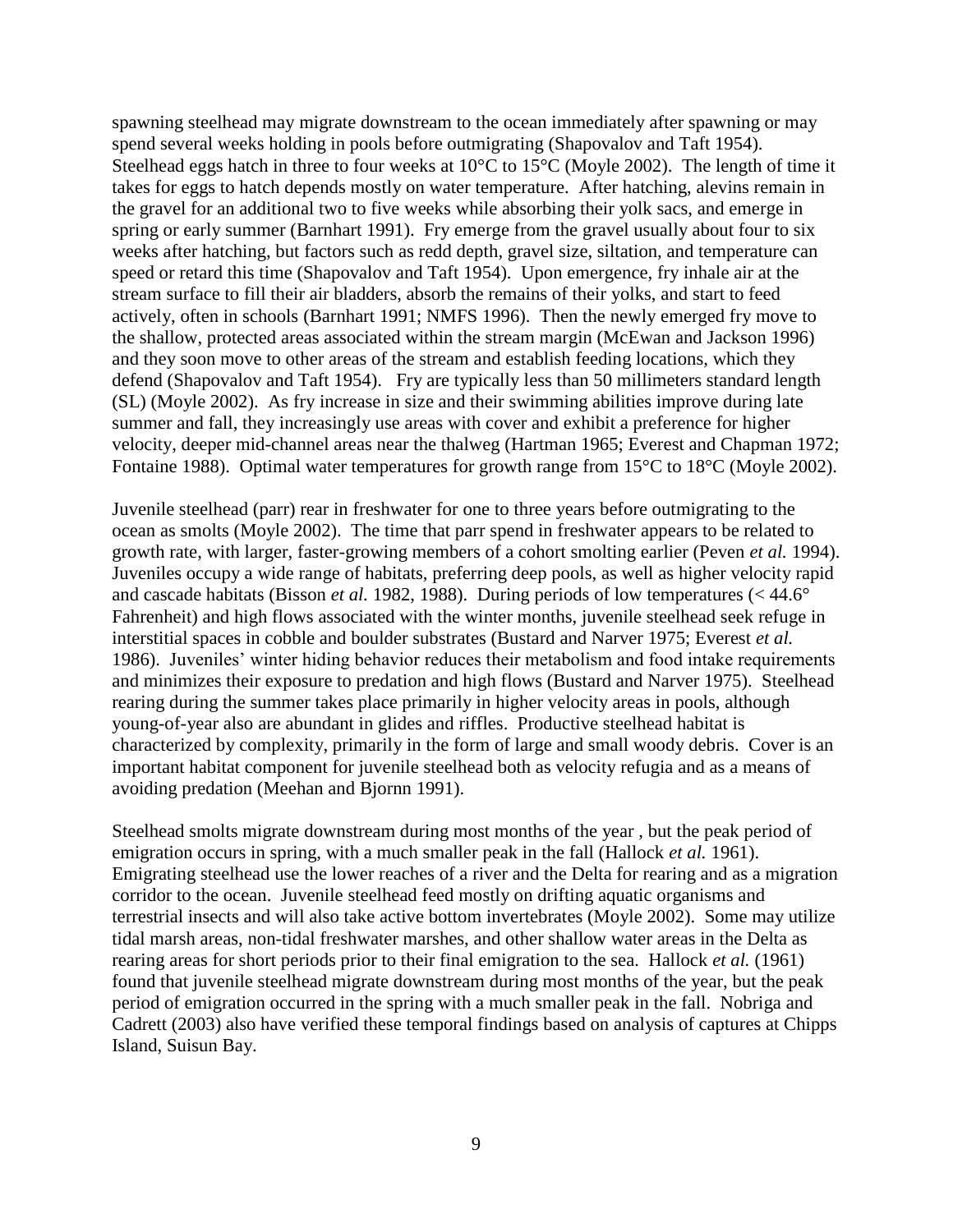#### **C. Species Population Trends**

Historic CCV steelhead run sizes are difficult to estimate given the paucity of data, but may have approached one to two million adults annually (McEwan 2001). By the early 1960s the steelhead run size had declined to about 40,000 adults (McEwan 2001). Hallock *et al.* (1961) estimated an average of 20,540 adult steelhead through the 1960s in the Sacramento River upstream of the Feather River. Steelhead counts at the Red Bluff Diversion Dam (RBDD) declined from an average of 11,187 for the period of 1967 to 1977, to an average of approximately 2,000 through the early 1990s, with an estimated total annual run size for the entire Sacramento-San Joaquin system, based on RBDD counts, to be no more than 10,000 adults (McEwan and Jackson 1996, McEwan 2001).

About 80 percent of habitat in the Central Valley that was historically available to steelhead is now behind impassible dams (Lindley *et al.* 2006). The extent of habitat loss for steelhead most likely was much higher than that for salmon because steelhead were undoubtedly more extensively distributed. Due to their superior jumping ability, the timing of their upstream migration which coincided with the winter rainy season, and their less restrictive preferences for spawning gravels, steelhead could have utilized at least hundreds of miles of smaller tributaries not accessible to the earlier-spawning salmon (Yoshiyama *et al.* 1996). Many historical populations of CCV steelhead are entirely above impassable barriers and may persist as resident or adfluvial rainbow trout, although they are presently not considered part of the DPS. Steelhead were found as far south as the Kings River (and possibly Kern river systems in wet years) (McEwan 2001). Native American groups such as the Chunut people have had accounts of steelhead in the Tulare Basin. A Chunut informant interviewed by Latta (1977) attested to the presence of steelhead in Tulare Lake.

Nobriga and Cadrett (2003) compared coded wire tagged (CWT) and untagged (wild) steelhead smolt catch ratios at Chipps Island trawl from 1998 through 2001 to estimate that about 100,000 to 300,000 steelhead juveniles are produced naturally each year in the Central Valley. Good *et al.* (2005) made the following conclusion based on the Chipps Island data:

Existing wild steelhead stocks in the Central Valley are mostly confined to the upper Sacramento River and its tributaries, including Antelope, Deer, and Mill creeks and the Yuba River. Populations may exist in Big Chico and Butte creeks and a few wild steelhead are produced in the American and Feather rivers (McEwan and Jackson 1996). Snorkel surveys from 1999 to 2002 indicate that steelhead are present in Clear Creek. Because of the large resident *O. mykiss* population in Clear Creek, steelhead spawner abundance has not been estimated.

Monitoring has detected small self-sustaining populations of steelhead in the Stanislaus, Mokelumne, and Calaveras rivers, and other streams previously thought to be devoid of steelhead (McEwan 2001). On the Stanislaus River, steelhead smolts have been captured in rotary screw traps at Caswell State Park and Oakdale each year since 1995 (S.P. Cramer and Associates, Inc. 2000, 2001). Zimmerman *et al.* (2008) has documented CCV steelhead in the Stanislaus, Tuolumne, and Merced rivers based on otolith microchemstry.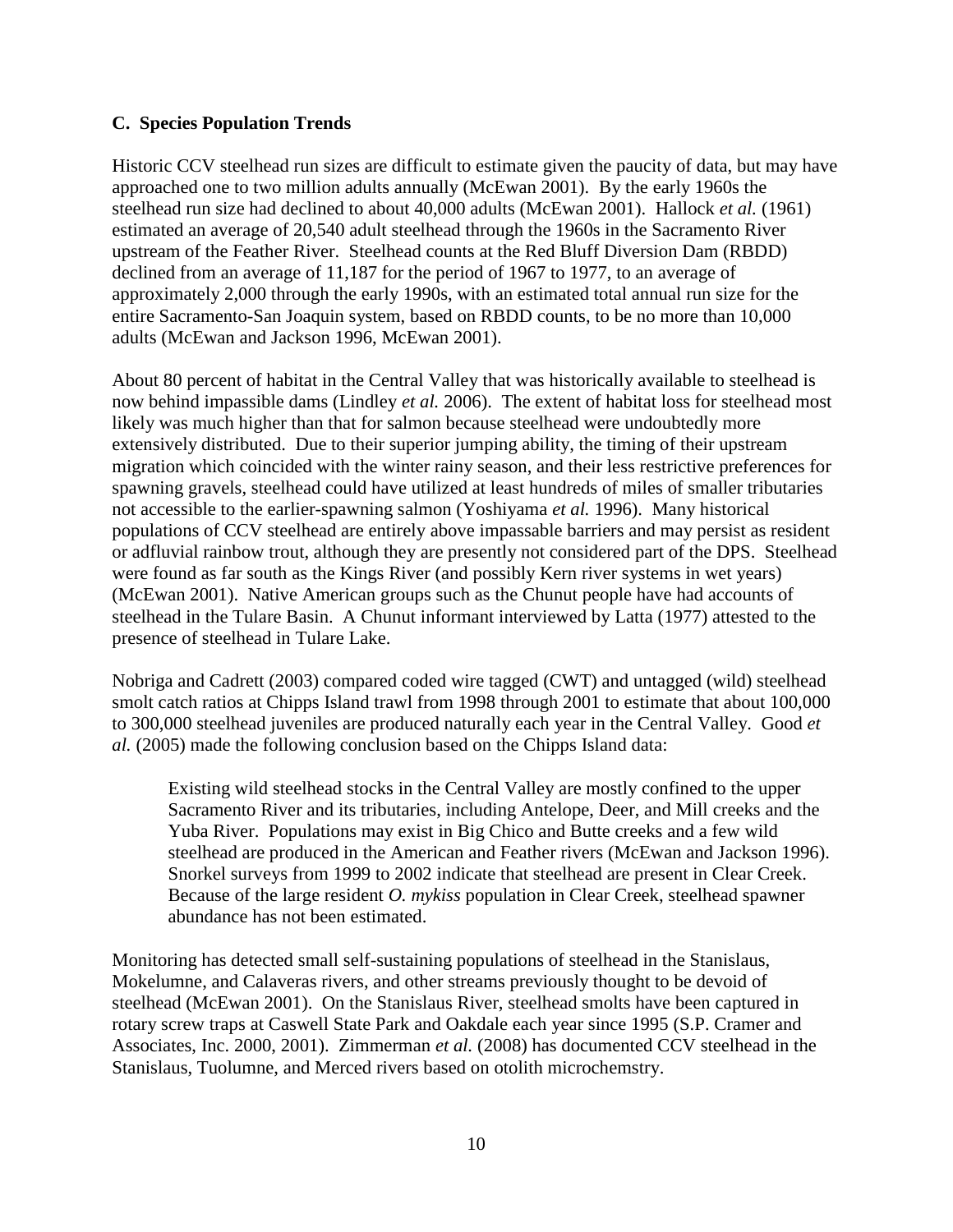It is possible that naturally spawning populations exist in many other streams but are undetected due to lack of monitoring programs (Interagency Ecological Program [IEP] Steelhead Project Work Team 1999). Incidental catches and observations of juvenile migrant CCV steelhead also have occurred on the Tuolumne and Merced rivers during fall-run Chinook salmon monitoring activities, indicating that steelhead are widespread throughout accessible streams and rivers in the Central Valley (Good *et al.* 2005). CDFG staff have prepared catch summaries for juvenile migrant CCV steelhead on the San Joaquin River near Mossdale, which represents migrants from the Stanislaus, Tuolumne, and Merced rivers. Based on trawl recoveries at Mossdale between 1988 and 2001, as well as rotary screw trap efforts in all three tributaries, CDFG (2003) stated that it is "clear from this data that rainbow trout [assumed to be *O. mykiss*] do occur in all the tributaries as migrants and that the vast majority of them occur on the Stanislaus River." The documented returns on the order of single fish in these tributaries suggest that existing populations of CCV steelhead on the Tuolumne, Merced, and lower San Joaquin rivers are severely depressed. The potential loss of these populations would severely impact CCV steelhead spatial structure and further challenge the viability of the CCV steelhead DPS.

In the Mokelumne River, East Bay Municipal Utilities District (EBMUD) has included steelhead in their redd surveys on the Lower Mokelumne River since the 1999-2000 spawning season. Based on data from these surveys, the overall trend suggests that redd numbers have slightly increased over the years (2000-2010). However, according to Satterthwaite *et al.* (2010), it is likely that most of the *O. mykiss* spawning in the Mokelumne River are non-anadromous (or resident) fish rather than steelhead. The Mokelumne River steelhead population is supplemented by Mokelumne River Hatchery production. In the past, this hatchery received fish imported from the Feather River and Nimbus hatcheries (Merz 2002). However, this practice was discontinued 11 years ago for Nimbus stock, and 3 years ago for Feather River stock.

Although there have been recent restoration efforts in the San Joaquin River tributaries, CCV steelhead populations in the San Joaquin Basin have been generally showing a continuing decline, an overall low abundance, and fluctuating return rates. Lindley *et al.* (2007) developed viability criteria for Central Valley salmonids. Using data through 2005, Lindley *et al.* (2007) found that data were insufficient to determine the status of any of the naturally-spawning populations of CCV steelhead, except for those spawning in rivers adjacent to hatcheries, which were likely to be at high risk of extinction due to extensive spawning of hatchery-origin fish in natural areas.

#### **D. Factors Responsible for Steelhead Decline**

NMFS cites many reasons for the decline of steelhead (Busby *et al.* 1996). The foremost reason for the decline in the anadromous populations of *O. mykiss* is the degradation and destruction of freshwater and estuarine habitat. Additional factors contributing to the decline of the population include water management operations, irrigation diversions, chemical pollution associated with agriculture and historic gold mining, river dredging and sand or gravel mining, hatchery operations, and riprapped levees. For example, the Central Valley and State Water projects alter historical flow volume and patterns that affect the timing of juvenile outmigration and direction of adult upstream migration of salmonids. Dredging and sand mining projects affect habitats by degrading water quality, destroying vegetative cover, and temporarily disturbing fish. Finally,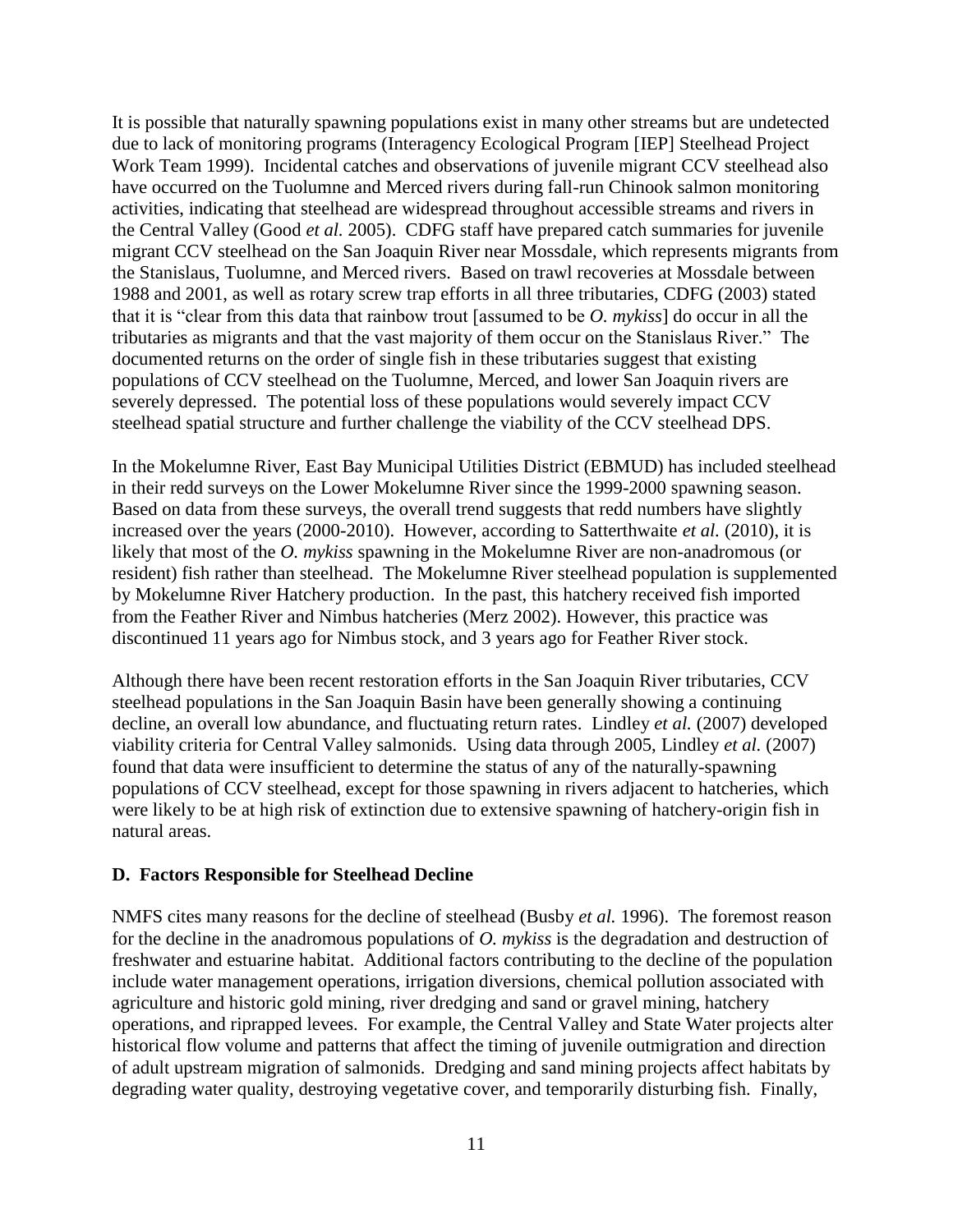the large numbers of salmonids released from hatcheries can pose a threat to wild salmonids through genetic impacts such as interbreeding, and the increased competition, predations, and fishing pressure that may result from hatchery production. In addition to the factors mentioned above, urbanization and poor land-use practices also are among the major factors affecting these species and the habitats that support them (California Resources Agency 1989).

Climate change has the potential to impact salmonids that migrate into the open ocean. The world is about 1.3°F warmer today than a century ago, and the latest computer models predict that, without drastic cutbacks in emissions of carbon dioxide and other gases released by the burning of fossil fuels, the average global surface temperature may rise by two or more degrees in the 21<sup>st</sup> century (Intergovernmental Panel on Climate Change [IPCC] 2001). Much of that increase will likely occur in the oceans, and evidence suggests that the most dramatic changes in ocean temperature are now occurring in the Pacific (Noakes 1998). Using objectively analyzed data, Huang and Liu (2000) estimated a warming of about 0.9°F per century in the northern Pacific Ocean.

Sea levels are expected to rise by 0.5 to 1.0 meters along the northeastern Pacific coasts in the next century, mainly due to warmer ocean temperatures, which lead to thermal expansion much the same way that hot air expands. This will cause increased sedimentation, erosion, coastal flooding, and permanent inundation of low-lying natural ecosystems (*e.g*., salt marsh, riverine, mud flats) affecting salmonids. Increased winter precipitation, decreased snow pack, permafrost degradation, and glacier retreat due to warmer temperatures will cause landslides in unstable mountainous regions, and destroy fish and wildlife habitat, including salmon-spawning streams. Glacier reduction could affect the flow and temperature of rivers and streams that depend on glacier water, with negative impacts on fish populations and the habitat that supports them.

Summer droughts along the south coast and in the interior of the northwest Pacific coastlines will mean decreased stream flow in those areas, decreasing salmonid survival and reducing water supplies in the dry summer season when irrigation and domestic water use are greatest. Global warming may also change the chemical composition of the water that fish inhabit: the amount of oxygen in the water may decline, while pollution, acidity, and salinity levels may increase. This will allow for more invasive species to out compete native fish species and impact predator-prey relationships (Peterson and Kitchell 2001, Stachowicz *et al.* 2002).

Infectious disease is one of many factors that influence adult and juvenile salmonid survival. Salmonids are exposed to numerous bacterial, protozoan, viral, and parasitic organisms in spawning and rearing areas, hatcheries, migratory routes, and the marine environment (NMFS 1996, 1998). Specific diseases such as bacterial kidney disease, *Ceratomyxosis Shasta* (*Cshasta), columnaris, furunculosis,* infectious hematopoietic necrosis (IHN) virus, enteric redmouth disease (bacterial pathogen *Yersinia ruckeri*), black spot disease (bacterial pathogen *Posthodiplostomum sp*.), whirling disease (myxosporean parasite *Myxobolus cerebralis*), and erythrocytic inclusion body syndrome (bacterial pathogen *Renibacterium salmoninarium*) are known to affect steelhead and Chinook salmon (NMFS 1996, 1998). Very little current or historical information exists to quantify changes in infection levels and mortality rates attributable to these diseases; however, studies have shown that native fish tend to be less susceptible to pathogens than are hatchery reared fish. Salmonids may contract diseases that are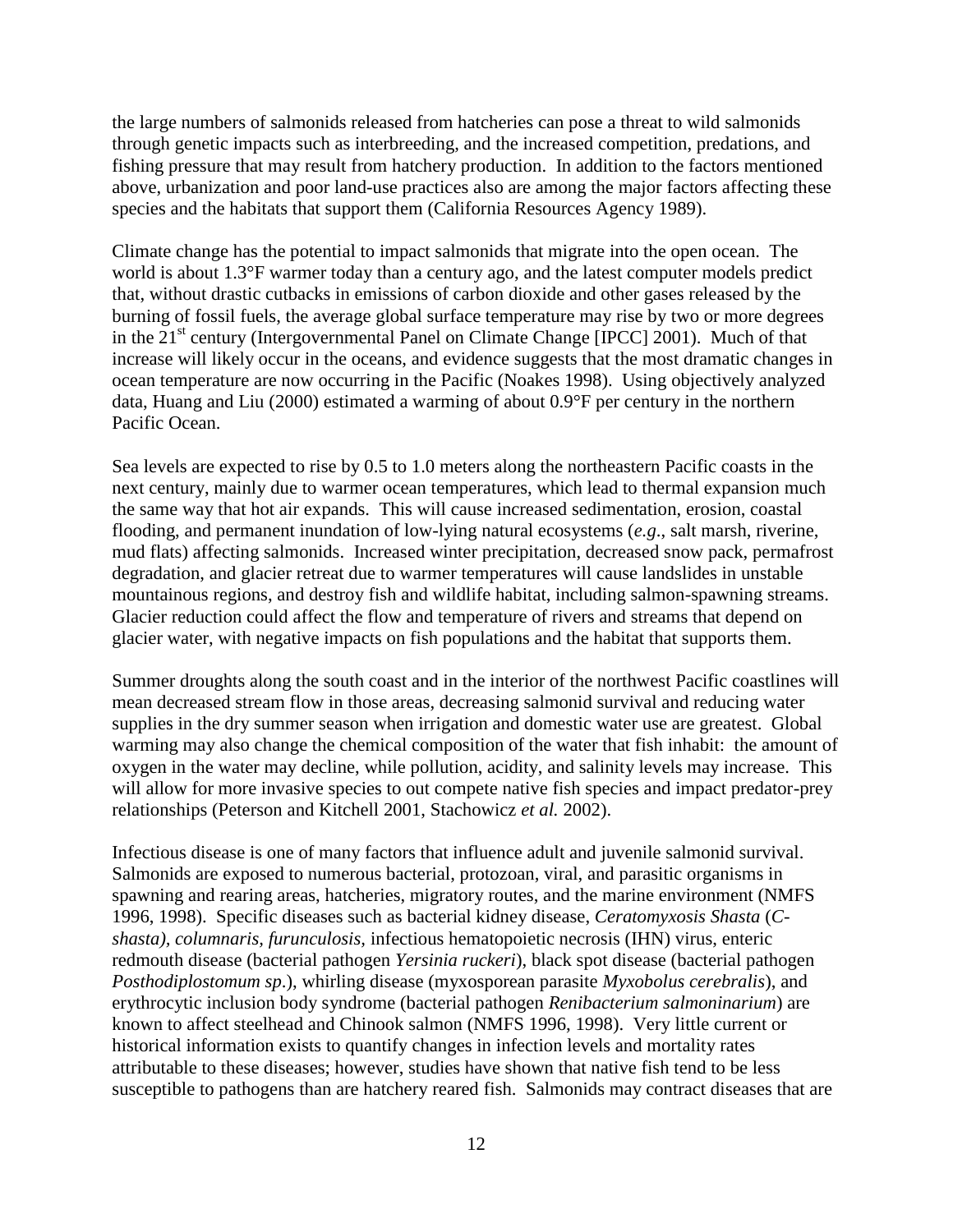spread through the water column (*i.e.*, waterbourne pathogens) as well as reduced resistance to pathogens through interbreeding with hatchery fish.

Temperature stress can also increase susceptibility to disease, and may result from a variety of factors, including seasonal changes, water management activities, handling practices, and climate change. Water temperature is critical to fish physiological reaction rates and metabolic processes. As body temperature increases, biochemical reaction rates generally increase for enzyme reactions and membrane transport flux dynamics (Elliott 1981, Neill and Bryan 1991). Thermal stress occurs when the water temperature exceeds the optimal temperature range, thus initiating changes that disrupt normal physiological functions resulting in energy expended towards stress responses, potentially decreasing survivorship (Brett 1958, Fry 1971, Elliott 1981).

An increased risk of predation also may be a factor in the decline of CCV steelhead. Humaninduced habitat changes such as alteration of natural flow regimes and installation of bank revetment and structures such as dams, bridges, water diversions, piers and wharves often provide conditions that both disorient juvenile salmonids and attract predators (Stevens 1961, Decato 1978, Vogel *et al.* 1988, Garcia 1989).

Although the behavior of steelhead reduces the potential for any single predator to focus exclusively on them, predation by certain species can be seasonally and locally significant. Changes in predator and prey populations along with changes in the environment, both related and unrelated to development, have been shown to reshape the role of predation (Li *et al.* 1987). Sacramento pikeminnow (*Ptychocheilus grandis*) and striped bass (*Morone saxatilis*), of the aquatic fish predators, have the greatest potential to negatively affect the abundance of juvenile salmonids in the Central Valley. These are large, opportunistic predators that feed on a variety of prey and switch their feeding patterns when spatially or temporally segregated from a commonly consumed prey. Catfish (Order Siluriformes) also have the potential to significantly affect the abundance of juvenile salmonids. Prickly sculpin (*Cottus asper*) and riffle sculpin (*C. gulosus*), and larger salmonids also prey on juvenile salmonids (Hunter 1959; Patten 1962, 1971a, 1971b.).

## **V. ENVIRONMENTAL BASELINE**

## **A. Status of the Species within the Action Area**

## 1. Status of the Species within the Action Area

CCV steelhead are currently federally listed as a threatened fish species. Small numbers of CCV steelhead persist in the Stanislaus, Tuolumne, and Merced rivers (McEwan 2001, Zimmerman *et al.* 2008). This indicates the possibility of small numbers of CCV steelhead to be in the vicinity of the Action Area which begins just below the confluence of the Merced River. Currently CCV steelhead are viewed as extirpated from all waters upstream of the confluence of the Merced and San Joaquin rivers (Eilers *et al.* 2010), owing to a lack of continuity of flow and resulting poor habitat in long reaches above this point. Suitable, but presently inaccessible, habitat exists in the SJR reaches near Friant Dam.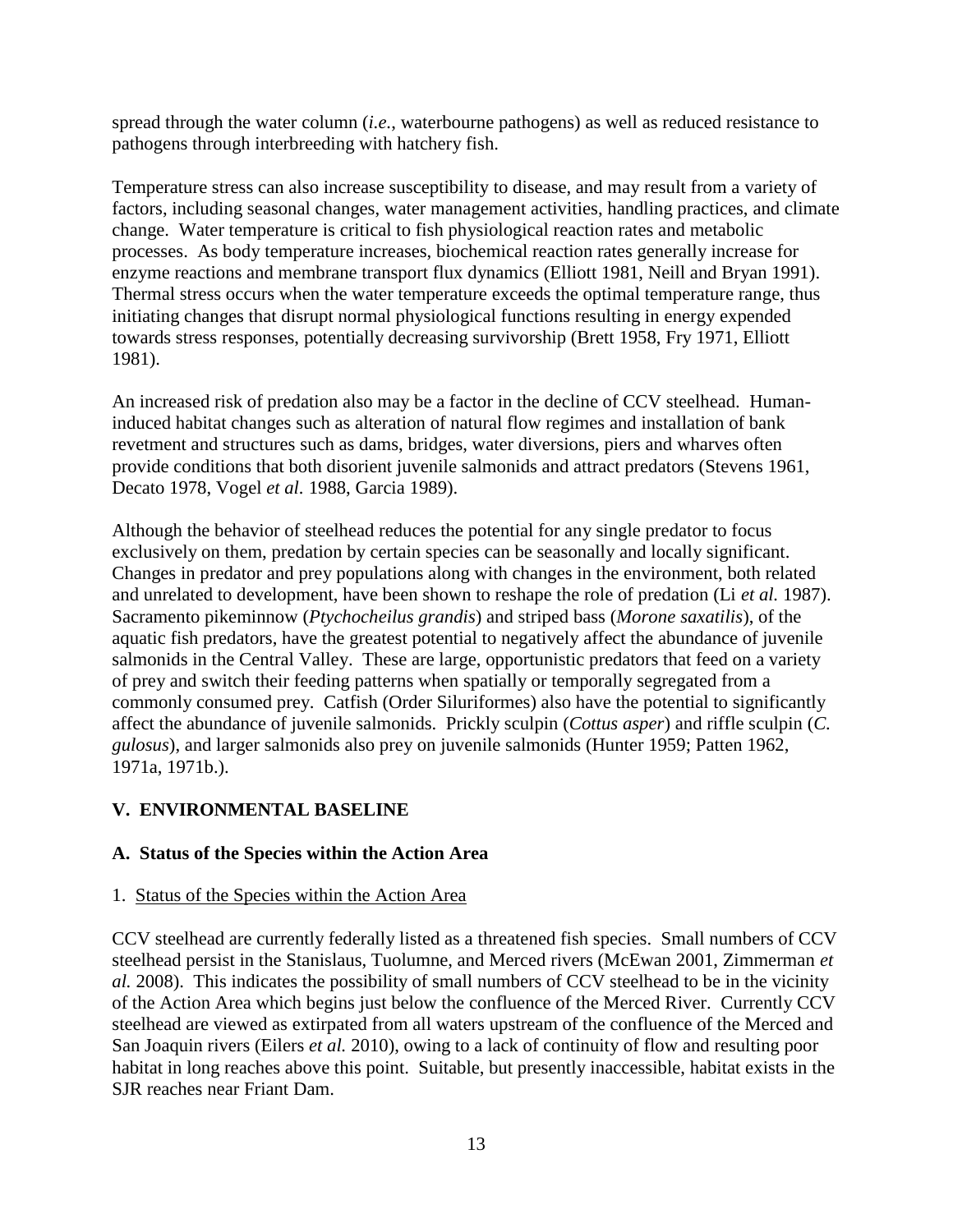Due to poor habitat conditions in the SJR upstream of the Merced River confluence, the CDFG has operated the HFB since 1992 to redirect fall-run Chinook salmon to the Merced River, or other suitable habitat. The HFB is a resistance weir consisting of panels aligned perpendicular to the flow of the river with evenly spaced pipes that allow water, small fish, and particles to pass but generally prevent larger fish such as adult Chinook salmon from passing upstream. Typically the HFB is operated from mid-September through mid-December each year, and CDFG staff apply for a section 4(d) permit for the capture and release of any adult CCV steelhead captured at or above the barrier. The annual monitoring reports for 2005 to 2008 submitted to NMFS by CDFG indicate that no juvenile or adult CCV steelhead were detected during HFB operations (Heyne 2006, 2007, 2008, 2009).

In October 2009, the SJRRP began the release of Interim Flows, which occur in the fall to early spring. When these flows are sufficient to reach the Merced River, they could attract adult steelhead in the San Joaquin River upstream of the confluence of the Merced River. During the timeframe that the HFB is operated, CCV steelhead that reach it could be detected and potentially redirected or trapped. In 2009, one adult fall-run Chinook salmon was detected above the HFB but no CCV steelhead detections were made (Hatler 2010). In the fall of 2010, a trap was installed by CDFG and operated by Reclamation, Denver Technical Services Center to assess the barriers' effectiveness. Approximately 30 fall-run Chinook salmon were able to pass the barrier during the 2010 interim flow period (Portz *et al.* 2011). No steelhead were detected at HFB in 2010; however, bar spacing on the trap could allow steelhead that are smaller and slimmer than salmon to escape. There is no monitoring data available on the presence of CCV steelhead after the removal of the HFB in mid-December.

## 2. Status of Critical Habitat within the Action Area

Critical habitat for CCV steelhead has been designated; however, the majority of the action area is excluded from the critical habitat designation. Critical habitat does not extend upstream on the SJR above the confluence of the Merced River, where all monitoring and research activities are proposed to occur. The point where captured steelhead will be released (*i.e.*, just below the confluence of the San Joaquin and Merced rivers) does lie within critical habitat.

Critical habitat for CCV steelhead is defined as specific areas that contain the primary constituent elements (PCE) and physical habitat elements essential to the conservation of the species. The PCEs of freshwater salmonid habitat within the action area include: freshwater rearing habitat and freshwater migration corridors. For the portion of the action area that does lie within critical habitat there is sufficient water quantity to form and maintain physical habitat conditions that support juvenile growth and mobility and water quality and forage supporting juvenile development. Ideal freshwater migration corridors are free of migratory obstructions, with water quantity and quality conditions that enhance migratory movements. These corridors allow the upstream passage of adults, and the downstream emigration of outmigrant juveniles. Freshwater corridors are considered to have a high conservation value even if the migration corridors are significantly degraded compared to their natural state.

The section of the San Joaquin River between Sack Dam and the Merced River confluence presently provides generally poor salmonid habitat conditions and is not included as CCV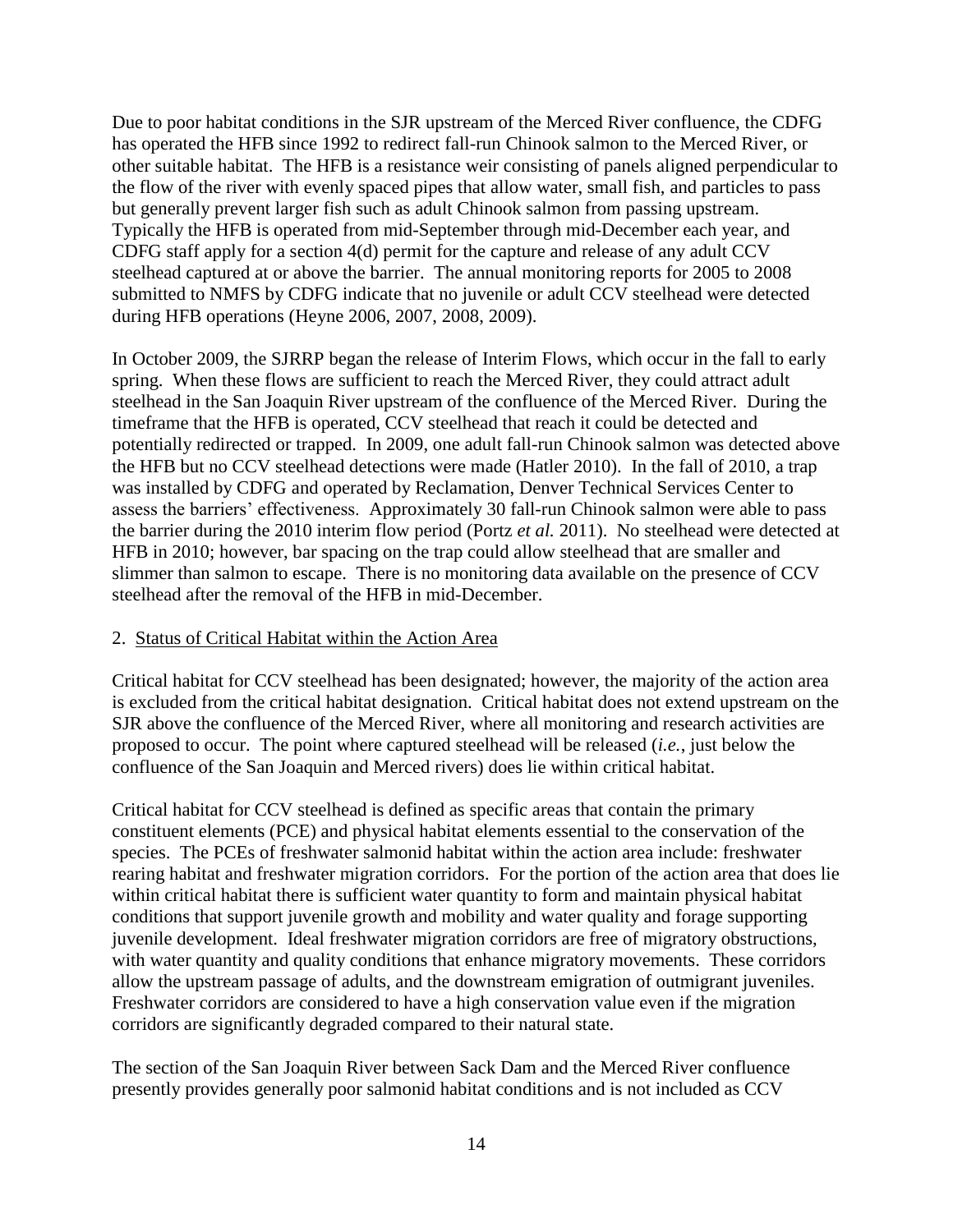steelhead critical habitat. Physical barriers, reaches with poor water quality or no surface flow, and the presence of false migration pathways have reduced habitat connectivity. Much of the surface flow in this section is from agriculture return drains or high groundwater seepage. Habitat complexity in the action area is reduced, with limited side-channel habitat or instream habitat structure, and highly altered riparian vegetation. Bypasses receive water sporadically, as necessary for flood control. Most aquatic habitat in the bypasses is therefore temporary, and its duration depends on flood flows; the bypasses are largely devoid of aquatic and riparian habitat because of efforts to maintain hydraulic conveyance for flood flows (McBain and Trush 2002).

#### **VI. EFFECTS OF THE PROPOSED ACTION**

The purpose of this section is to identify effects on listed CCV steelhead associated with Permit 16608. Permit 16608 does not authorize any intentional lethal take of ESA-listed salmonids; however, some unintentional mortality of juvenile and adult ESA-listed steelhead may occur. The adverse effects of the permit will be primarily associated with the non-lethal take of stunned live ESA-listed CCV steelhead which may result in additional stress and injury due to being handled. NMFS expects unintentional CCV steelhead mortality will be minimal as numerous measures will be taken to reduce impacts to listed species.

Capturing and handling fish causes them stress, though they typically recover fairly rapidly from the process; therefore, the overall effects of the handling are generally short-lived. The primary contributing factors to stress and death from handling are excessive doses of anesthetic, differences in water temperatures (between the original habitat and the container in which the fish are held), dissolved oxygen conditions, the amount of time that fish are held out of the water, and physical trauma (Kelsch and Shields 1996). Stress on salmonids increases rapidly from handling if the water temperature exceeds 18° Celsius (C) or dissolved oxygen is below saturation. Fish that are transferring to holding tanks can experience trauma if care is not taken. In addition, when fish are handled by samplers to obtain measurements and other data, it is not uncommon for fish to be dropped on the ground by the handlers because fish are not sedated enough or properly restrained. This can result in internal injuries, especially in females with developing ovaries (Stickney 1983). An injured fish is more susceptible to developing diseases which can lead to delayed mortality. Some of the injuries which can lead to disease are the loss of mucus, loss of scales, damage to integument and internal damage (Stickney 1983, Kelsch and Shields 1996). In addition to the risks associated with handling, all fish handled will be exposed to additional risks specific to the various methods of capture described in the following subsection.

#### Electrofishing

Electrofishing is a process by which an electrical current is passed through water in order to stun fish and facilitate capture. It can also be used to guide or block their movements. There are three general systems for electrofishing related to where the generator is maintained: backpack, boat, and shore. Backpack electrofishing is the most common system used for salmonids. Boat and shore electrofishing units often use more current than backpack electrofishing equipment because they are used to cover larger (and deeper) areas and, as a result, potentially have a greater impact on fish. This biological opinion only considers boat (raft) electrofishing.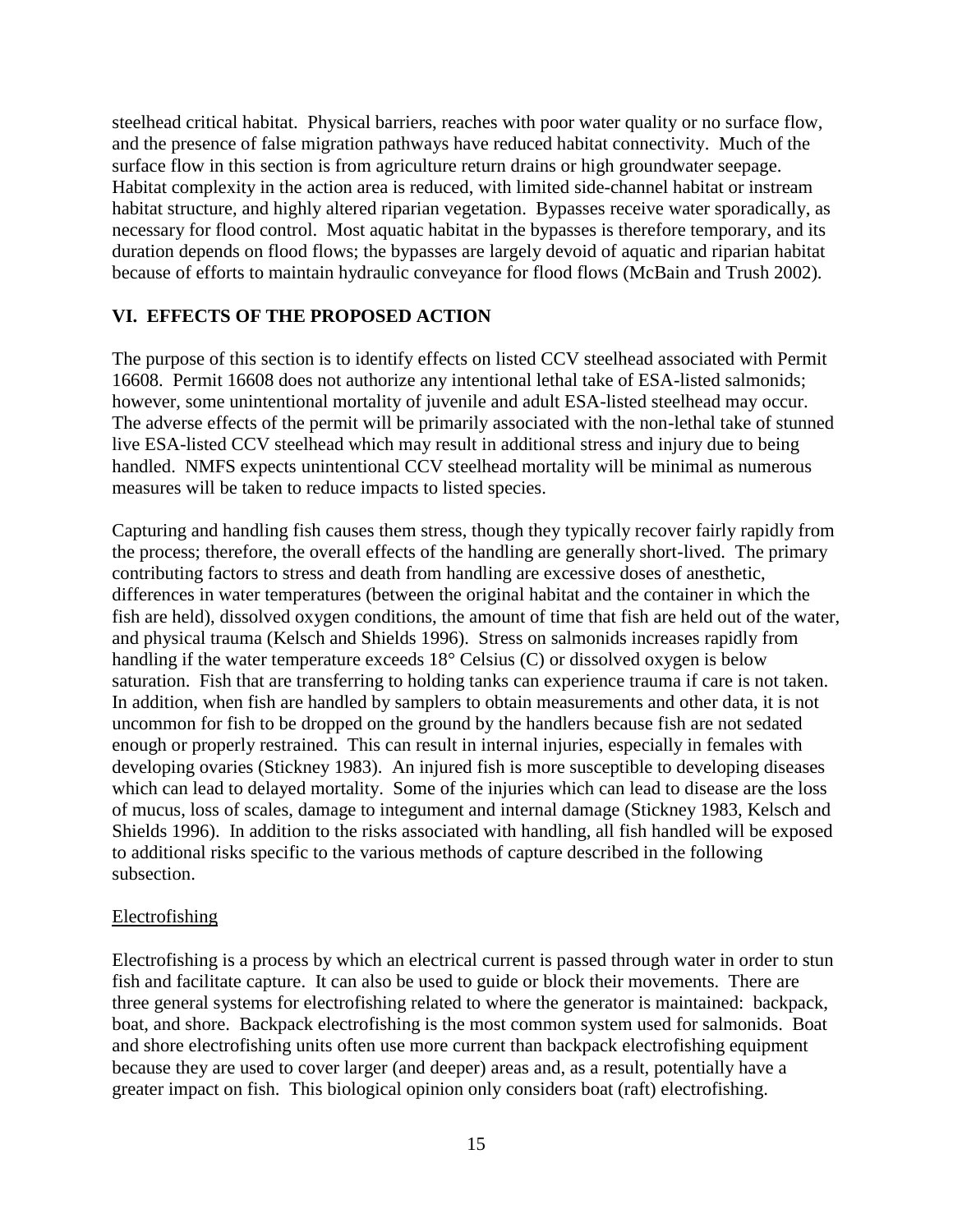Three technicians work together while raft electrofishing. One person will operate the boat and the main controller of the electroshocker's generator. Two people will be in position as netters, one of which will have control of the pedal to turn the electricity on (push) and off (release) for safety of the crew and the fish.

The use of electricity to capture fish is potentially one of the most intrusive and risky methods. This method of capture can result in a variety of effects from simple harassment to injury to fish (adults and juveniles) and death. There are two major forms of injuries from electrofishing: hemorrhages in soft tissue and fractures in hard tissue. Only a few recent studies have examined the long-term effects of electrofishing on salmonid survival and growth (Dalbey *et al.* 1996, Ainslie *et al.* 1998). Dalbey *et al.* (1996) reports that the growth of rainbow trout was markedly lower when there was moderate to severe electrofisher induced spinal injury. Electrofishing can also result in trauma to fish from stress. The stress caused by electrofishing is usually not recognized because the fish often appear normal upon release. Recovery from this stress can take up to several days, and during this time the fish are more vulnerable to predation, and less able to compete for resources. Stress related deaths can also occur within minutes or hours of release, with respiratory failure usually the cause.

The age or stage of development of the target species affects injury rates. Electrofishing can have severe effects on adult salmonids, particularly spinal injuries from forced muscle contraction. Sharber and Carothers (1988) reported that electrofishing killed 50 percent of the adult rainbow trout in their study. The relatively few studies that have been conducted on juvenile salmonids indicate that spinal injuries are substantially lower than they are for large fish. Smaller fish intercept a smaller head-to-tail potential than larger fish (Sharber and Carothers 1988) and may therefore be subject to lower injury rates (e.g., Hollander and Carline 1994, Dalbey *et al.* 1996, Thompson *et al.* 1997). McMichael *et al.* (1998) found a 5.1 percent injury rate for juvenile steelhead captured by electrofishing in the Yakima River sub-basin. Cho *et al.* (2002) showed that electrofishing has a dramatic negative effect on survival of eggs from electroshocked females (up to 93 percent mortality) and eggs electrofished post spawning (up to 34 percent mortality). To minimize harm to fish, NMFS requires researchers to follow NMFS' electrofishing guidelines (Attachment A). For example, NMFS prohibits electrofishing near spawning adults or active redds.

Electrofishing effectiveness and safety have improved over time (Bonar *et al.* 2009). Design specifications to reduce injury to fish and a comprehensive review of electrofishing literature can be found in Snyder (2003 and 2004). Direct current (DC) or low frequency pulsed direct current  $(PDC; \geq 30$  Hz, the lower the better) should be used over alternating current  $(AC)$ , as these cause substantially fewer spinal injuries and hemorrhages than higher frequency PCDs and AC (Snyder 2003, 2004; Fredenberg 1992, Dalbey et al. 1996).

#### Fyke nets with wing walls and fish traps

Fyke nets have long been used to capture migrating fish to monitor their yearly movement and temporal distribution, and abundances. This type of net tends to be the most useful in capturing fish that follow the shorelines at different times of the day during the fish migration season. The fyke net entraps fish, restricts freedom of movement, and confines sometimes several species of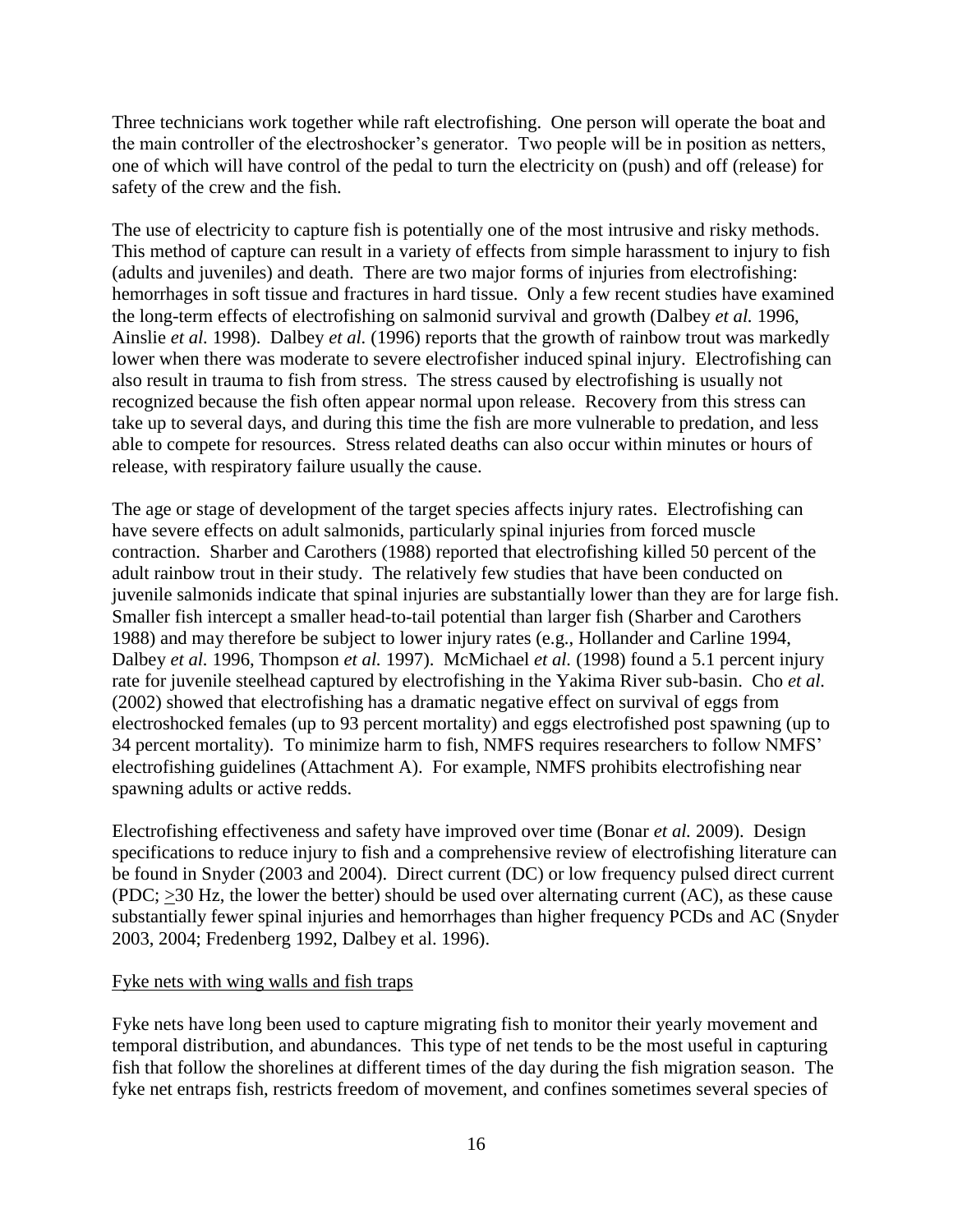fish to a small area, but does not constrain respiration (Hopkins and Cech 1992). Hopkins and Cech (1992) performed a field study that compared stress effects of striped bass captured in both gill nets and fyke traps in freshwater. Their results indicated that fyke trapping appeared less physiologically injurious than gill netting for capturing adult striped bass in freshwater. A comparative study for steelhead was not found; however, the striped bass study was performed in the Central Valley system where conditions are comparable to what steelhead could experience.

For this particular research and monitoring study, the fyke net is specifically designed to minimize effects on adult steelhead as the 2.54-cm mesh is small enough to prevent gilling, the netting is knotless to avoid abrasion, and they are fine and soft (softer than nylon) multi-fiber polyester to prevent scale loss (Donald E. Portz, Bureau of Reclamation, Technical Serivces Center, personal communication, 2012).

#### Steelhead specific trammel nets

Trammel nets may be used in all parts of the water column, in fresh or marine habitats, and are used around the world (Beamesderfer *et al.* 2005). However, they can also be used to drift in rivers for short durations with the current (Hubert 1996). Trammel nets are advantageous and relatively efficient in turbid waters. It includes three parallel vertical layers of netting. The inner net has a very small mesh size, while the outer nets have mesh size large enough for fish to pass. The larger and smaller mesh size nets form a pocket when fish attempt to swim through. Similar to seine nets, trammel nets are equipped with floats attached to the head rope and lead weights along the ground rope. If being used in a drifting application, a short duration drifting of the trammel net is necessary to prevent fish from being entangled for long periods of time. Depending on the size of the fish caught as well as the composition and size of the net material and mesh, trammel nets may have similar effects as a gill net or tangle net by catching fish by the gills, teeth, maxillary or other protrusion in one of the three panels (Beamesderfer *et al.* 2005). There is a 1 percent chance of mortality on all fish species caught with trammel nets; however, these are smaller species that become gilled (Eric Best, Bureau of Reclamation, Technical Services Center, personal communication). In salmon research, observed mortality with trammel nets is less than for gill nets (Hubert 1996).

For this research and monitoring study, the trammel net is specifically designed to be used on steelhead in order to minimize possible effects (*i.e.*, gilling, skin abrasion, loss if scales, loss of slime coat). The mesh is 2.54 cm to prevent gilling adults, it is knotless to avoid abrasion, and it is a fine, multi-fiber polyester (softer than nylon) to prevent scale loss (Portz, personal communication). This net consists of three parallel vertical layers of netting. The inner net has a very small mesh size, while the outer nets have mesh size large enough for fish to pass. The net will be drifted for 10 minutes for each sampling effort. This will minimize the amount of time that fish are confined to the net and resulting chance for injury or increased stress.

## **A. Adverse Effects to ESA-listed Salmonids**

No intentional lethal take is requested as part of this permit. Active capture techniques pose some risk or injury or death to fish being collected and transported. Poor water quality and visibility in the action area prohibit the use of direct observation techniques for estimating fish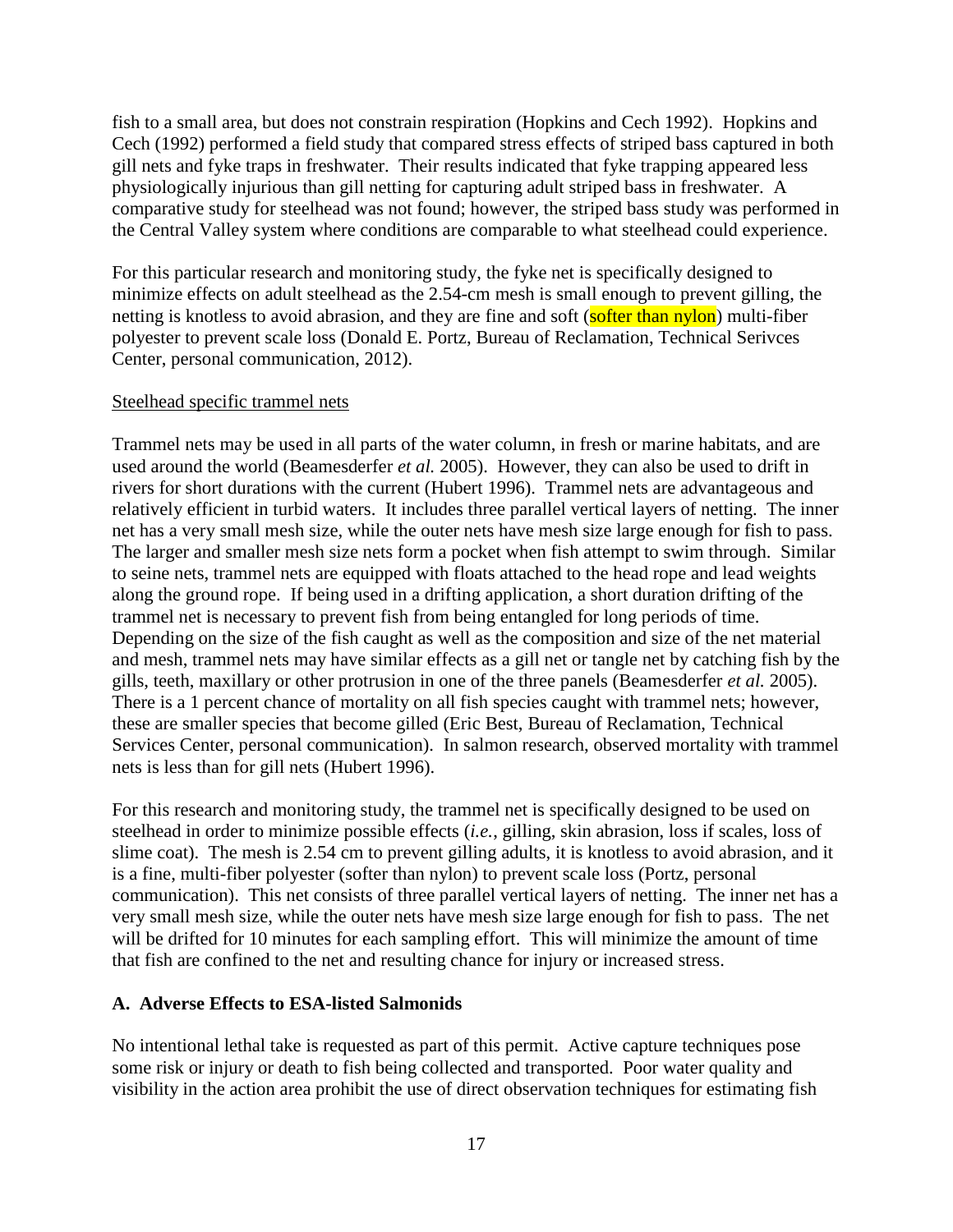abundance. The presence of rooted and floating aquatic vegetation prohibit the use of nets in some locations. The large size of the action area, combined with areas of excessive depth and water quality (conductivity), severly limit the effectiveness of using backpack electroshockers. A raft-mounted electroshocker will be used in order to navigate through a variety of water depths and adequately cover the selected monitoring locations in the large action area. The same guidelines for initial and maximum settings for backpack electroshocking will be followed in raft-mounted electroshocking. By using trained crews and reducing handling stress, sampling mortality can be minimized.

## **B. Benefits of Issuing Permit 16608**

The benefits derived from the monitoring survey and research proposed under Permit 16608 are:

- (1) The research will provide capture and rescue during the sampling season of CCV steelhead that would not have access to suitable spawning habitat further upstream in the San Joaquin River due to the presence of numerous passage impediments. Captured individuals will be transported downstream of the mouth of the Merced River where suitable habitat is accessible.
- (2) This research will provide data on listed CCV steelhead abundance and trends in the action area between mid-December to mid-March for years 2012 through 2014. Following the removal of the HFB in mid-December and prior to the release of Vernalis Adaptive Management Plan (VAMP) or VAMP-like flows originating from the tributaries on the lower San Joaquin River, there is potential for CCV steelhead to be attracted by SJRRP interim and/or restoration flows into the San Joaquin River upstream of the confluence of the Merced River.
- (3) This research will assist in identifying steelhead use of false migration pathways (*i.e.*, Mud and Salt Sloughs and Newman Wasteway) as well as the Eastside and Mariposa bypasses between the mid-December to mid-March sampling season.

## **C. Measures to Reduce the Impacts of Permit 16608**

The following measures will be implemented to minimize any adverse impacts on ESA-listed salmonids during research activities:

- (1) Fyke nets will be checked at least daily by trained biologists. These staff would be present to collect, hold, and release fish as quickly as possible (holding and release procedures are described below).
- (2) Trammel nets will have trained staff present during the entire time of their deployment. As biologists will be present to collect, hold, and release fish, this is expected to minimize negative effects.
- (3) The raft-mounted electroshocker will be operated according to the NMFS guidelines (Attachment A) by trained biologists. In addition, it will follow the same initial and maximum settings as for backpack electrofishing.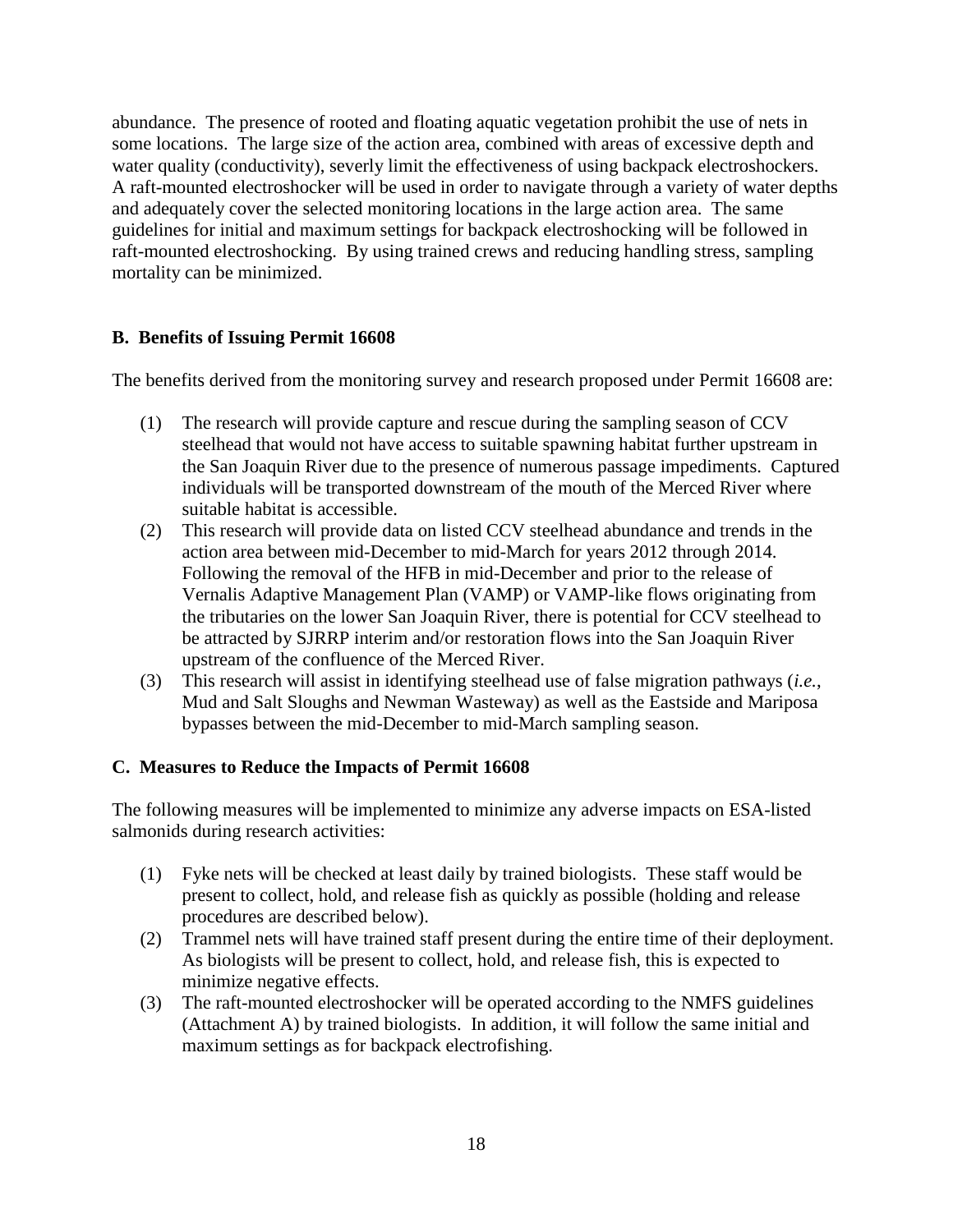- (4) A single pass of electrofishing will occur at designated study locations once monthly. This provides shocked fish with enough time to recover from stress between the possible electrofishing capture periods.
- (5) Aerated coolers (125 liters) will be used to hold captured fish during data collection and processing. One cooler will specifically hold captured CCV steelhead; the other will hold all other non-listed species. With regard to water quality, water temperature in short-term holding tanks will be similar to the originating source to avoid thermal shock when fish are being transported to a more suitable habitat. The temperature range will be buffered to  $\pm 1.0^{\circ}$ C. Ice will be added if water temperature increases during the short-term transport. Ice added to water in the holding tank may contain chlorine  $(Cl<sub>2</sub>)$ that may interfere with the physiological functions of steelhead. In order to keep chlorine levels below the safe holding concentration of 0.003 mg/L, an appropriate amount of AmQuel® Plus will be added for detoxification. Also during transport, ammonia (NH<sub>3</sub>-N un-ionized) will be kept below  $0.0125$  mg/L and ammonia (NH<sub>3</sub>-N Total) below 1.0 mg/L by preventing high load densities. However, AmQuel® Plus will also aid in detoxifying both un-ionized and total ammonia.
- (6) The dip nets used for all capture retrieval and transport are designed to be non-abrasive to steelhead. The nets are soft and knotless to reduce scale and slime loss, and have 5 millimeter holes.
- (7) Fish will not be weighed or anesthetized to reduce handling time and minimize stress.
- (8) Once captured steelhead are processed, sampling will cease and the crew will transport the cooler(s) containing steelhead to the larger transport tank (2 compartments, 378 liters each).
- (9) The transport tank will be immediately filled with river water prior to transport using a portable screened water pump and equipped with oxygen gas cylinders and microbubble diffusers to maintain dissolved oxygen levels at near saturation during transport. The tanks will be supplemented with sodium chloride to 6 parts per thousand to minimize physiological stress by decreasing ionic gradient. With regard to water quality, water temperature in short-term holding tanks will be similar to the originating source to avoid thermal shock when fish are being transported to a more suitable habitat. The temperature range will be buffered to  $\pm 1.0^{\circ}$ C. Ice will be added if water temperature increases during the short-term transport. Ice added to water in the holding tank may contain chlorine  $(Cl<sub>2</sub>)$  that may interfere with the physiological functions of steelhead. In order to keep chlorine levels below the safe holding concentration of 0.003 mg/L, an appropriate amount of AmQuel® Plus will be used for detoxification. Also during transport, ammonia ( $NH<sub>3</sub>-N$  un-ionized) will be kept below  $0.0125$  mg/L and ammonia (NH<sub>3</sub>-N Total) below 1.0 mg/L by preventing high load densities. However, AmQuel® Plus will also aid in detoxifying both un-ionized and total ammonia.
- (10) Captured steelhead will be moved into the transport tank using a water-filled vessel to help minimize stress and loss of slime.
- (11) The truck that hauls the transport tanks will be stopped after 30 minutes of transportation and each hour thereafter for visual inspection of the life-support system and fish wellbeing.
- (12) Upon arrival at the release location, the transport tanks will be tempered with water from the release location using a portable pump. This will allow acclimation of the fish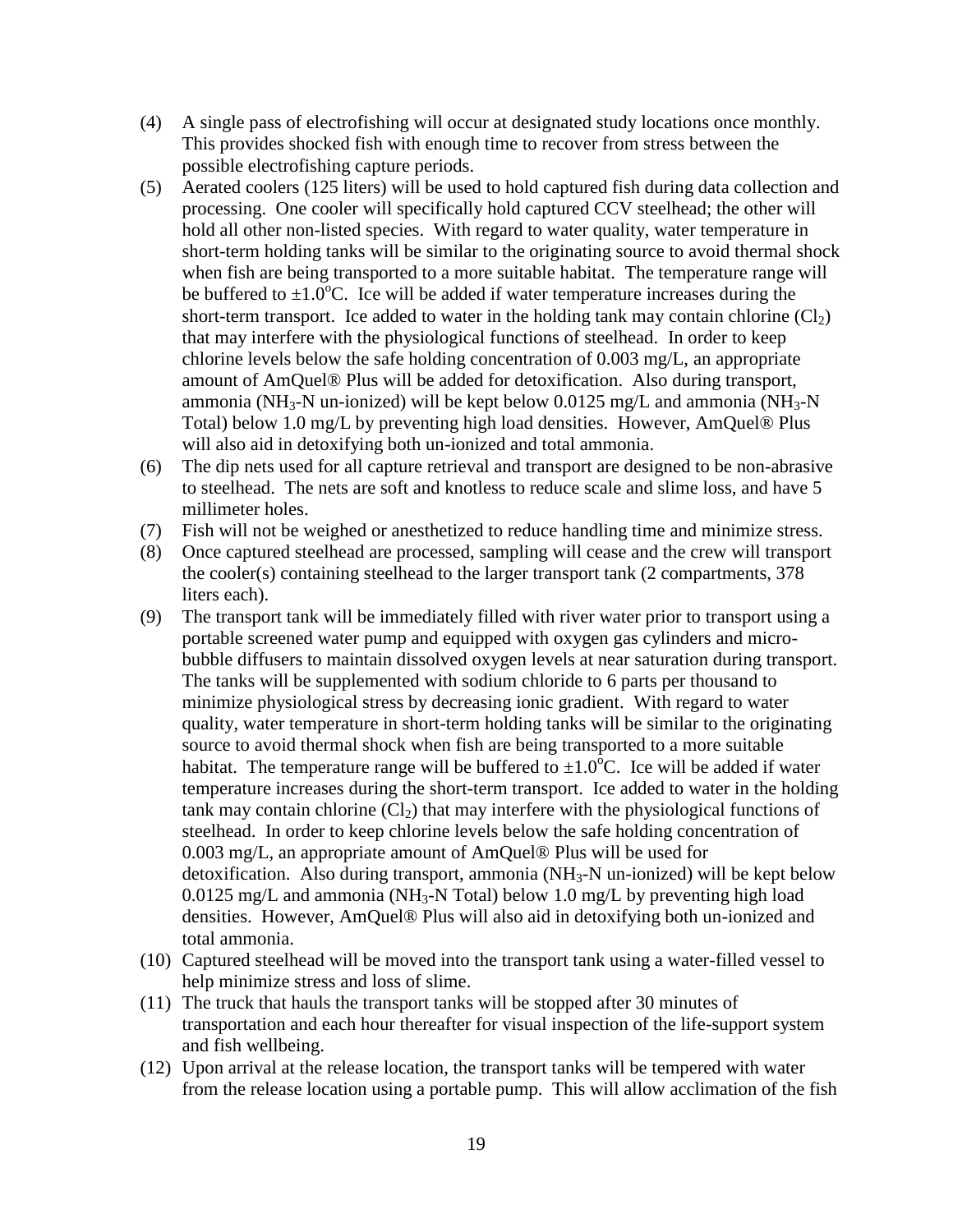to the release location's water quality (*i.e.,* temperature). However, fish may be carried into the release point via cooler in order to minimize handling time, provided water quality (*i.e.*, temperature) is suitable.

#### **VII. CUMULATIVE EFFECTS**

Cumulative effects are defined in 50 CFR § 402.02 as "those effects of future State or private activities, not involving Federal activities that are reasonable certain to occur within the action area of the Federal action subject to consultation." Future Federal actions, including the ongoing operation of dams, hatcheries, fisheries, water withdrawals, and land management activities will be reviewed through separate section 7 consultation processes and are not considered here. Nonfederal actions that require authorization under section 10 of the ESA, and that are not included within the scope of this consultation, will be evaluated in separate section 7 consultations and are not considered here. Based on the information available, NMFS does not expect any cumulative effects beyond the effects of ongoing actions identified above in the Description and Status of the Species and Critical Habitat above.

After reviewing the best available scientific and commercial data regarding the current status of the ESA-listed endangered and threatened salmonids, the environmental baseline for the action area, the effects of the proposed action, and cumulative effects, it is NMFS' biological opinion that the issuance of Permit 16608 is not likely to jeopardize the continued existence of threatened CCV steelhead.

## **VIII. CONCLUSION**

After reviewing the best available scientific and commercial data regarding status of the ESAlisted endangered and threatened salmonids in the San Joaquin River from just below the confluence with the Merced River upstream to Sack Dam, the environmental baseline for the action area, the effects of the proposed action, and cumulative effects, it is the biological opinion of NMFS that the issuance of Permit 16608, as proposed, is not likely to jeopardize the continued existence of CCV steelhead. This determination was based on the following information: (1) available data from 2005 to 2010 on the CDFG operation of the HFB has not indicated the presence of steelhead just above the confluence of the San Joaquin and Merced rivers; (2) due to water management practices over the last several decades, the CCV steelhead has been excluded from suitable spawning habitat in the San Joaquin River above the confluence with the Merced River; and (3) incorporation of protective measures during sampling and transport. It should be noted that the release of captured/rescued CCV steelhead from the study locations to the San Joaquin River is the only action that occurs in designated critical habitat. That action will not result in the destruction or adverse modification of designated critical habitat for CCV steelhead.

With regard to including Chinook salmon on the permit, the only run currently present in the action area is fall-run. They are purposely excluded from the majority of the action area by the operation of the HFB, which is designed to prevent migrating adult fall-run Chinook from straying into unsuitable habitat. However, some small numbers of fall-run have been able to pass the HFB in recent history. Those fish have been used in other permitted studies not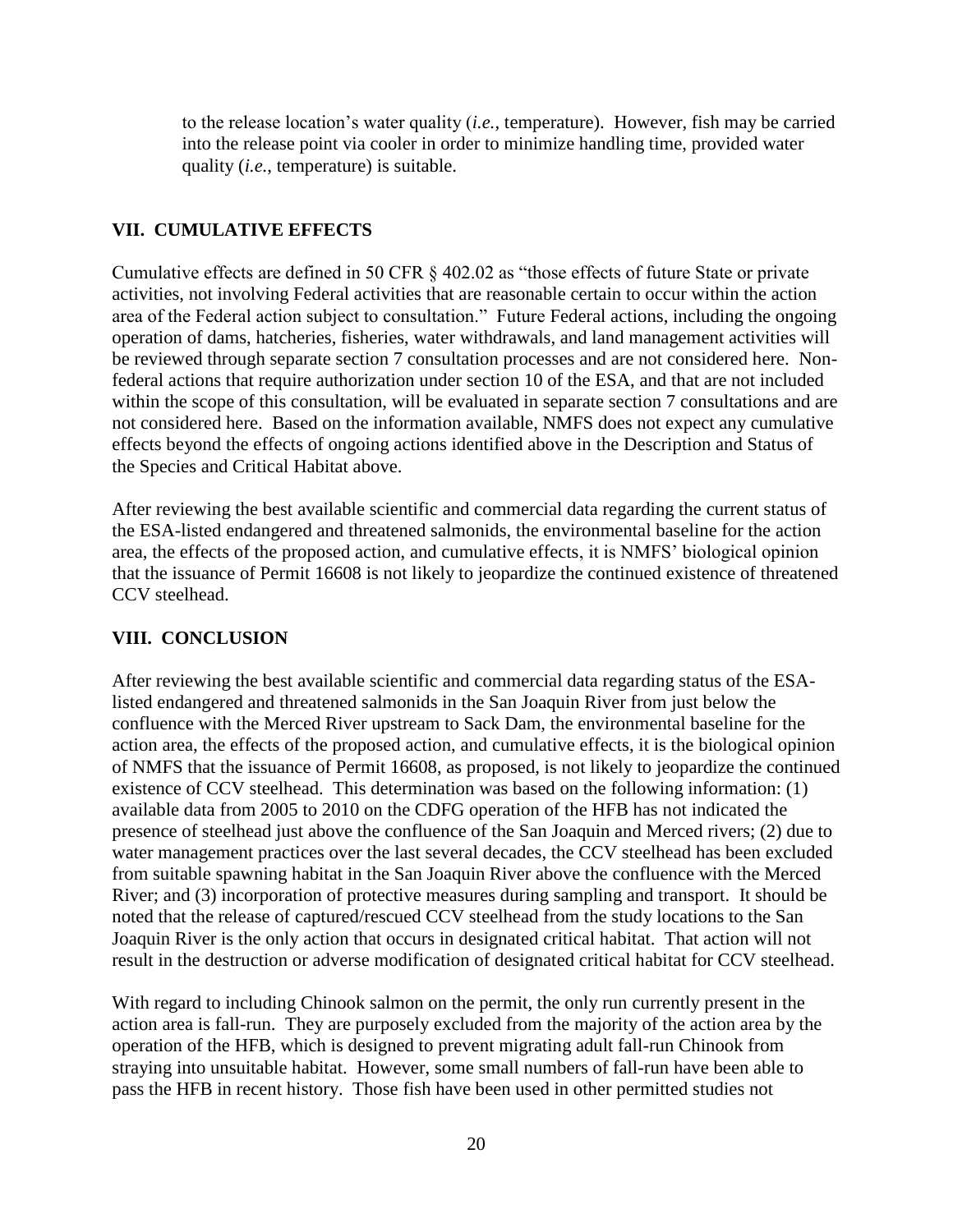discussed here and/or captured and transported to suitable habitat below the confluence with the Merced River. Spring-run Chinook salmon have been extirpated from the San Joaquin River. The reintroduction of spring-run Chinook salmon as part of the SJRRP will occur prior to December 31, 2012, is scheduled to occur during the period of this permit, but they shall be covered as defined under an ESA section 10(j) experimental population designation, which has not yet been defined. If the regulations as defined in that designation require permitting for spring-run Chinook salmon, the applicant will be required to seek additional authorization at that time.

## **IX. INCIDENTAL TAKE STATEMENT**

Section 9 of the ESA and Federal regulation pursuant to section 4(d) of the ESA prohibit the take of endangered and threatened species, respectively, without special exemption. Take is defined as to harass, harm, pursue, hunt, shoot, wound, kill, trap, capture, or collect, or to attempt to engage in any such conduct. Harm is further defined by NMFS as an act which actually kills or injures fish or wildlife. Such an act may include significant habitat modification or degradations which actually kills or injures fish or wildlife by significantly impairing essential behavior patterns, including breeding, spawning, rearing, migrating, feeding, or sheltering. Incidental take is defined as take that is incidental to, and not the purpose of, the carrying out of an otherwise lawful activity. Under the terms of section  $7(b)(4)$  and section  $7(o)(2)$ , taking that is incidental to and not the purpose of the agency action is not considered to be prohibited taking under the ESA provided that such taking is in compliance with the terms and conditions of this incidental take statement.

Permit 16608 is for intentional take of ESA-listed salmonids associated with scientific research and monitoring activities, as listed in Table 1. Incidental take of endangered or threatened species is not anticipated, therefore, none is authorized by this BO.

# **X. REINITIATION OF CONSULTATION**

This concludes formal consultation on the issuance of Permit 16608. As provided in 50 CFR § 402.16, re-initiation of formal consultation is required where discretionary Federal agency involvement or control over the action has been retained (or is authorized by law) and if (1) the amount or extent of incidental take specified in the incidental take statement is exceeded; (2) new information reveals effects of the action that may affect ESA-listed species or critical habitat in a manner or to an extent not previously considered; (3) the identified action area is subsequently modified in a manner that causes an effect to ESA-listed species or critical habitat that was not considered in the BO; or (4) a new species is listed or critical habitat designated that may be affected by the identified action. In instances where the amount or extent of incidental take is exceeded, formal consultation shall be re-initiated immediately.

#### **XI. LITERATURE CITED**

Ainslie , B.J., R. Post, and A.J. Paul. 1998. Effects of pulsed and continuous DC electrofishing on juvenile rainbow trout. North American Journal of Fisheries Management 18:905-918.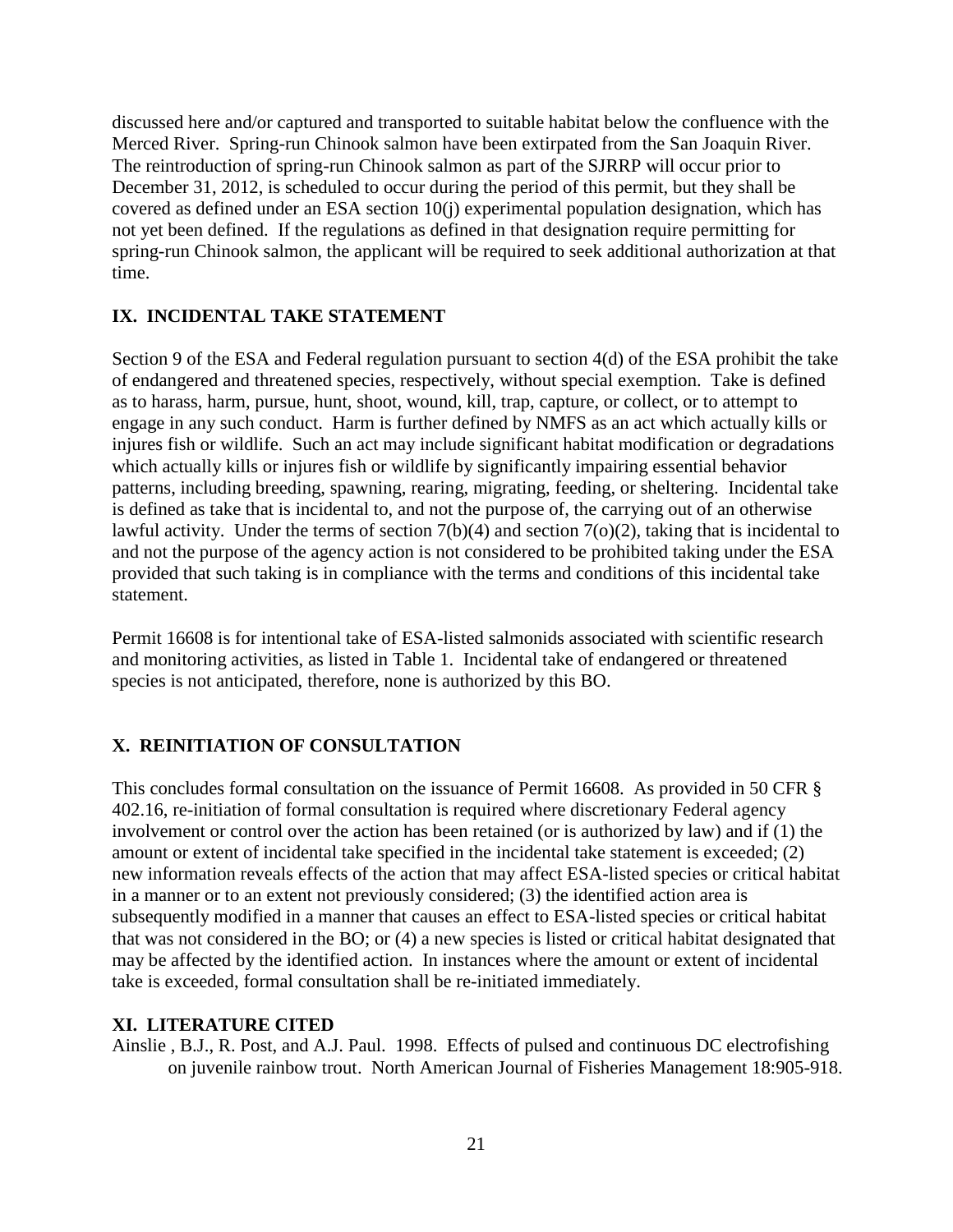- Bailey E.D. 1954. Time pattern of 1953–54 migration of salmon and steelhead into the upper Sacramento River. California Department of Fish and Game. Unpublished report.
- Barnhart, R.A. 1991. Steelhead Oncorhynchus mykiss. Pages 324-336 in J.Stolz and J. Schnell, editors. The Wildlife Series: Trout. Stackpole Books. Harrisburg, Pennsylvania.
- Beamesderfer, R., N. Ackerman, S. King. 2005. Analysis of the potential effects and alternatives for selective fishing in lower Columbia River commercial and recreational fisheries. S.P. Cramer and Associates, Inc. Gresham, OR. 81 pages.
- Behnke, R. J. 1992. Native trout of western North America. American Fisheries Society, Bethesda, Maryland.
- Bisson, P. B. and R. E. Bilby. 1982. Avoidance of suspended sediment by juvenile coho salmon. North American Journal of Fisheries Management. 2: 371-374.
- Bisson, P. A., K. Sullivan, and J.L. Nielsen. 1988. Channel hydraulics, habitat use, and body form of juvenile coho salmon, steelhead trout, and cutthroat trout in streams. Transactions of the American Fisheries Society. 117:262-273.
- Bonar, S.A., W.A. Hubert, and D.W. Willis, eds. 2009. Standard method for sampling North American freshwater fishes. American Fisheries Society. Bethesda, Maryland. 335 pages.
- Brett, J.R. 1958. Implications and assessments of environmental stress. The Investigations of Fish Power Problems, edited by P.A. Larkin, H.H. MacMillian Lecture Series in Fisheries, University of British Columbia, Vancouver pp. 69-83.
- Busby, P.J., T. C. Wainwright, G.J. Bryant, L.J. Lierheimer, R.S. Waples, F.W. Waknitz and I.V. Lagomarsino. 1996. Status Review of West Coast Steelhead from Washington, Idaho, Oregon and California. Report No. NMFS-NWFSC-27. NOAA Technical Memorandum.
- Bustard, D.R., and D.W. Narver. 1975. Aspects of winter ecology in juvenile coho salmon (*Oncorhynchus kisutch*) and steelhead trout (*Salmo gairdneri*). Journal of the Fisheries Research Board of Canada 32: 667-680.
- California Department of Fish and Game. 1995. Adult steelhead counts in Mill and Deer Creeks, Tehama County, October 1993-June 1994. Inland Fisheries Administrative Report Number 95-3.
- California Department of Fish and Game. 2007 California Steelhead Fishing Report-Restoration Card. A Report to the Legislature. July.
- California Department of Fish and Game. 2003. Letter from D. Marston (CDFG) to M. Martinez (NMFS), dated January 9, 2003.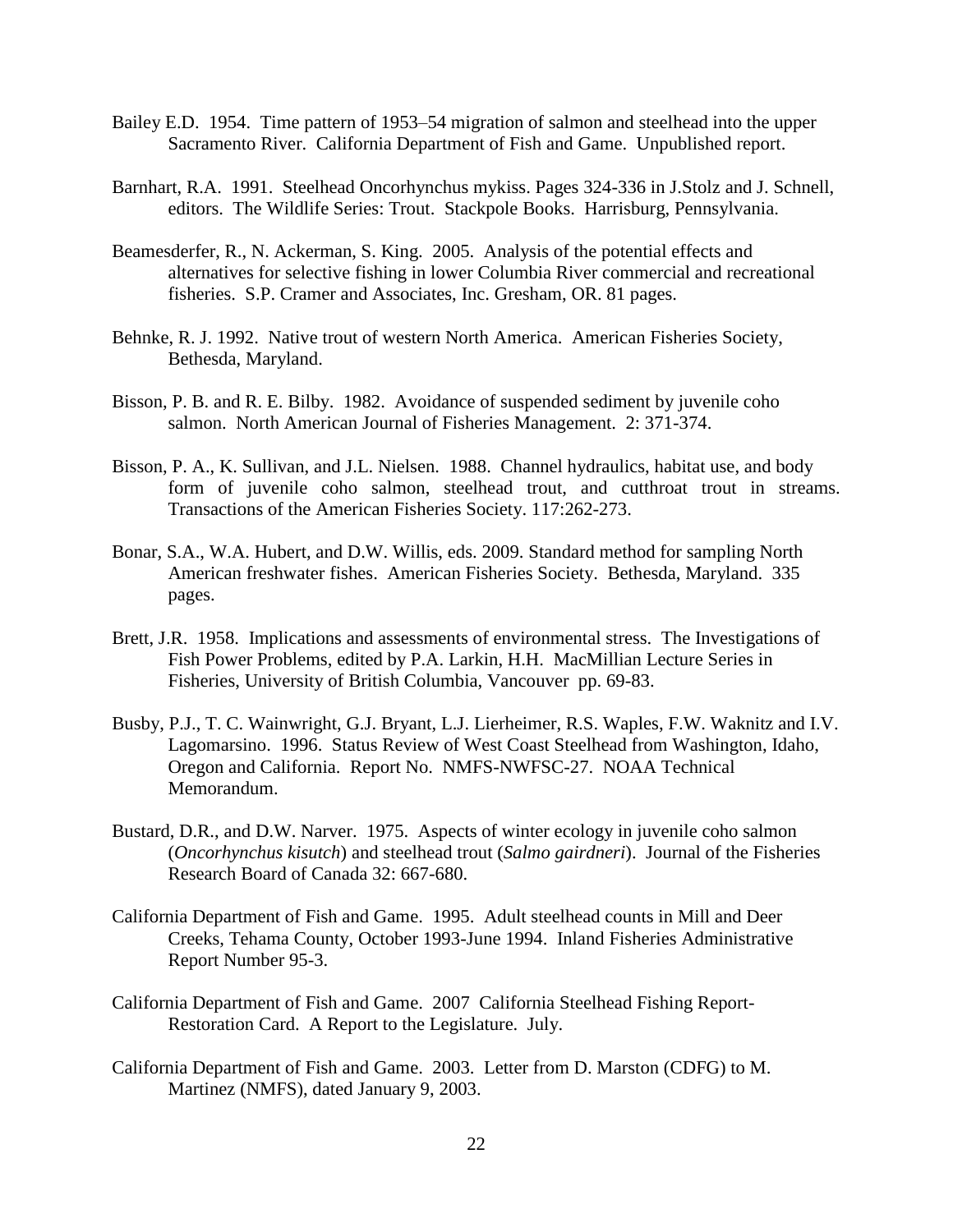- California Resources Agency. 1989. Upper Sacramento River fisheries and riparian management plan. Prepared by an Advisory Council established by SB1086, authored by State Senator Jim Nielson. 157 pages.
- Cho, G.K., J.W. Heath, and D.D. Heath. 2002. Electroshocking influences Chinook salmon egg survival and juvenile physiology and immunology. Transactions of the American Fisheries Society 131:224-233.
- Dalbey, S.R., T.E. McMahon, and W. Fredenberg. 1996. Effect of electrofishing pulse shape and electrofishing-induced spinal injury on long-term growth and survival of wild rainbow trout. North American Journal of Fisheries Management 16:560-569.
- Decato, R.J. 1978. Evaluation of the Glenn-Colusa Irrigation District fish screen. California Department of Fish and Game, Anadromous Fisheries Branch Administrative Report No. 78-20.
- Eilers, C.D., J. Bergman, and R. Nelson. 2010. A Comprehensive Monitoring Plan for Steelhead in the California Central Valley. The Resources Agency: Department of Fish and Game: Fisheries Branch Administrative Report Number: 2010-2. R. Bellmer, ed.
- Elliott, J.M. 1981. Some aspects of thermal stress on freshwater teleosts. Stress and Fish, edited by A. Pickering, Academic Press, New York. pp. 209–245.
- Everest, F.H., and D.W. Chapman. 1972. Habitat selection and spatial interaction by juvenile Chinook salmon and steelhead trout in two Idaho streams. Journal of the Fisheries Research Board of Canada 29: 91-100.
- Everest, F.H., G.H. Reeves, J.R. Sedell, J. Wolfe, D. Hohler, and D.A. Heller. 1986. Abundance, behavior, and habitat utilization by coho salmon and steelhead trout in Fish Creek, Oregon, as influenced by habitat enhancement. Annual Report 1985 Project No. 84-11. Prepared by U.S. Forest Service for Bonneville Power Administration, Portland, Oregon.
- Fontaine, B.L. 1988. An evaluation of the effectiveness of instream structures for steelhead trout rearing habitat in the Steamboat Creek basin. Master Thesis. Oregon State University, Corvallis.
- Fredenberg, W.A. 1992. Evaluation of electrofishing induced spinal injuries resulting from field electrofishing surveys in Montana. Montana Department of Fish, Wildlife and Parks, Helena.
- Fry, F.E.J. 1971. The effects of environmental factors on the physiology of fish. Fish Physiology, edited by W.S. Hoar and D.J. Randall, Academic Press, New York. pp. 98.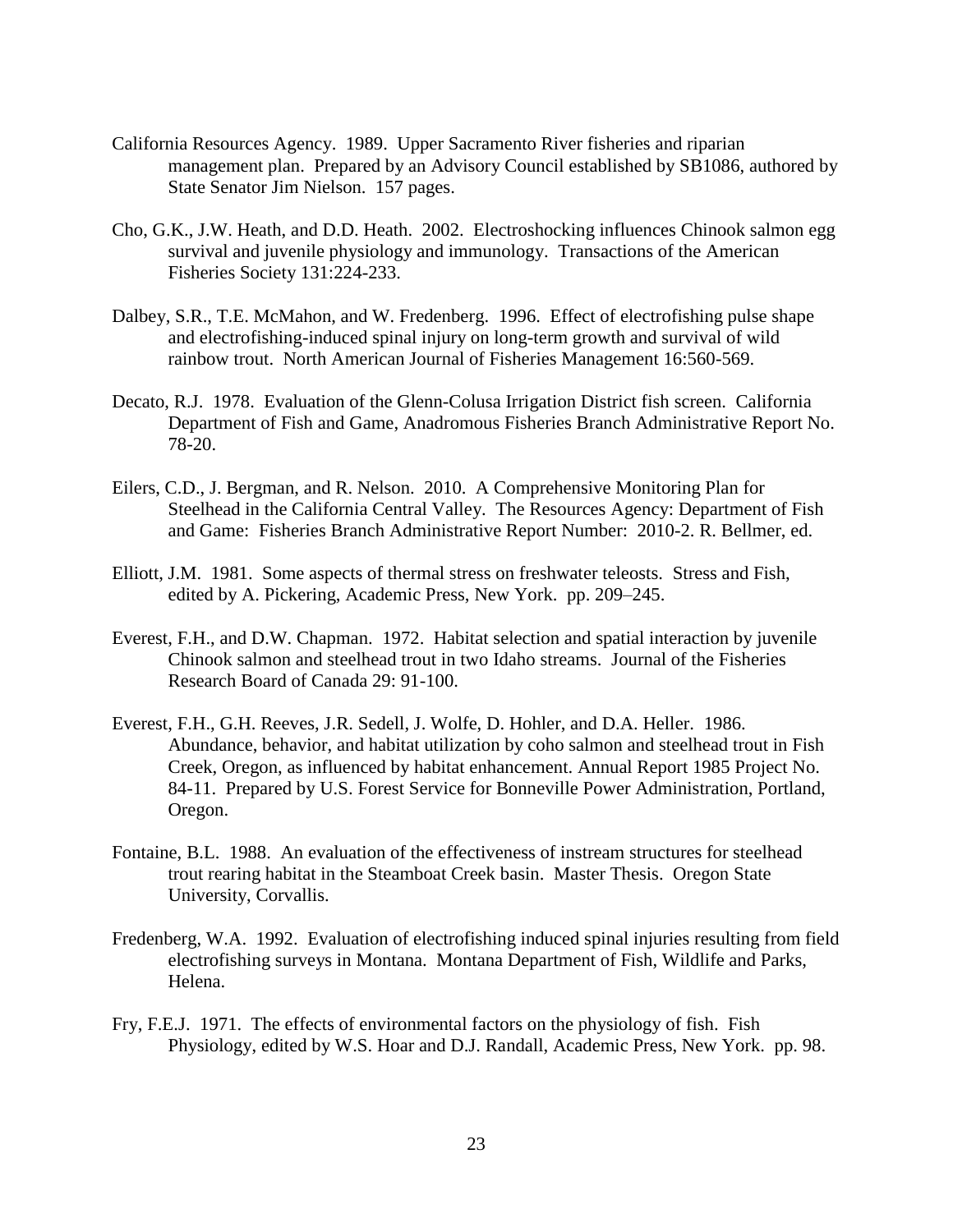- Garcia, A. 1989. The impacts of squawfish predation on juvenile Chinook salmon at Red Bluff Diversion Dam and other locations in the Sacramento River. U.S. Fish and Wildlife Service Report No. AFF/FAO-89-05.
- Good, T.P., R.S. Waples, and P. Adams (editors). 2005. Updated status of federally listed ESU of West Coast salmon and steelhead. U.S. Department of Commerce, NOAA Technical Memo. NMFS-NWFSC-66, 598 pages.
- Hallock, R.J. D.H. Fry, and D.A. LaFaunce. 1957. The use of wire fyke traps to estimate the runs of adult salmon and steelhead in the Sacramento River. California Fish and Game. Volume 43, No. 4, pages 271-298.
- Hallock, R.J., W.F. Van Woert, and L. Shapovalov. 1961. An evaluation of stocking hatcheryreared steelhead rainbow trout (*Salmo gairdnerii gairdnerii*) in the Sacramento River system. Fish Bulletin 114. P1-74.
- Hartman, G.F. 1965. The role of behavior in the ecology and interaction of under-yearling cohos salmon (*Oncorhynchus kistuch*) and steelhead trout (*Salmo gairdnerii*). Journal of Fisheries Research Board of Canada 22: 1035-1081.
- Hatler, G. 2010. Hills Ferry Barrier. Annual Year-End Report for Project 13933 research and monitoring activities authorized under the 4(d) research limit, submitted to NOAA Fisheries for the period January 1, 2009 to December 31, 2009. California Department of Fish and Game.
- Hatler, G. 2011. Hills Ferry Barrier. Annual Year-End Report for Project #14839 research and monitoring activities authorized under the 4(d) research limit, submitted to NOAA Fisheries for the period January 1, 2010 to December 31, 2010. California Department of Fish and Game.
- Heyne, T. 2006. Hills Ferry Barrier. Annual Year-End Report for Project #60 research and monitoring activities authorized under the 4(d) research limit, submitted to NOAA Fisheries for the period January 1, 2005 to December 31, 2005. California Department of Fish and Game.
- Heyne, T. 2007. Hills Ferry Barrier. Annual Year-End Report for Project #77 research and monitoring activities authorized under the 4(d) research limit for the Period January 1, 2006 to December 31, 2006. California Department of Fish and Game.
- Heyne, T. 2008. Hills Ferry Barrier. Annual Year-End Report for Project #77 research and monitoring activities authorized under the 4(d) research limit, submitted to NOAA Fisheries for the period January 1, 2007 to December 31, 2007. California Department of Fish and Game.
- Heyne, T. 2009. Hills Ferry Barrier. Annual Year-End Report for Project #77 research and monitoring activities authorized under the 4(d) research limit, submitted to NOAA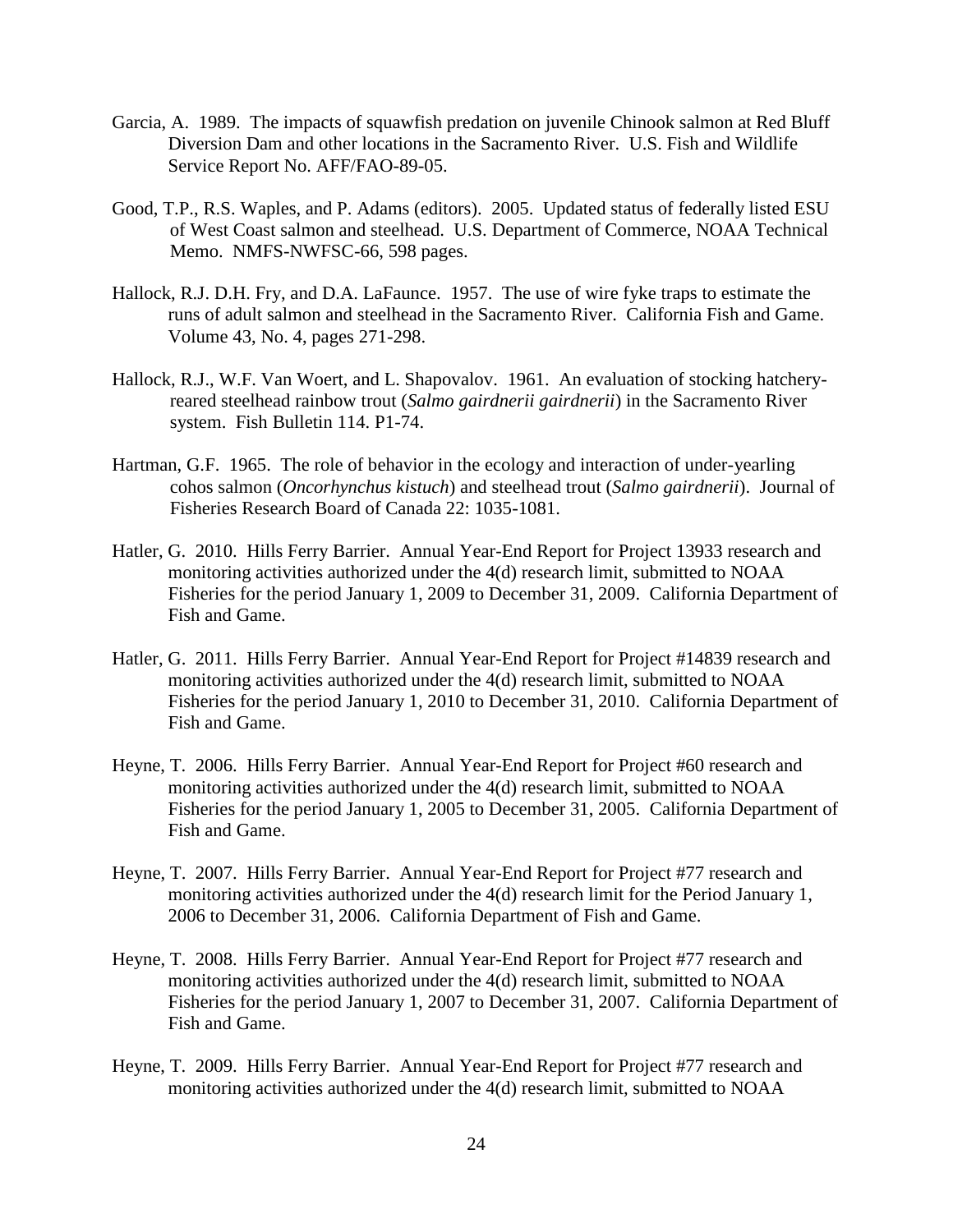Fisheries for the period January 1, 2008 to December 31, 2008. California Department of Fish and Game.

- Hollender, B.A. and R.F. Carline. 1994. Injury to wild brook trout by backpack electrofishing. North American Journal of Fisheries Management 14:643-649.
- Hopkins, T.E., J.J. Cech, Jr. 1992. Physiological effects of capturing striped bass in gill nets and fyke traps. Transactions of the American Fisheries Society. 121:819-822.
- Huang, B., and Z. Liu. 2000. Temperature Trend of the Last 40 Years in the Upper Pacific Ocean. Journal of Climate 4:3738–3750.
- Hubert, W. 1996. Passive capture techniques. In B.R. Murphy and D.W. Willis. Editors. Fisheries Techniques. American Fisheries Society , Bethseda, Maryland.
- Hunter, J. 1959 Survival and production of pink and chum salmon in a coastal stream. Journal of the Fisheries Research Board of Canada. 16:835-886.
- Interagency Ecological Program Steelhead Project Work Team. 1999. Monitoring, Assessment, and Research on Central Valley Steelhead: Status of Knowledge, Review Existing Programs, and Assessment Needs. In Comprehensive Monitoring, Assessment, and Research Program Plan, Technical Appendix VII-11.
- Intergovernmental Panel on Climate Change (IPCC) 2001 Climate Change 2001: The Scientific Basis. Contribution of Working Group I to the Third Assessment Report of the Intergovernmental Panel on Climate Change [Houghton, J.T.,Y. Ding, D.J. Griggs, M. Noguer, P.J. van der Linden, X. Dai, K. Maskell, and C.A. Johnson (eds.)]. Cambridge University Press, Cambridge, United Kingdom and New York, NY, USA. 881 pages.
- Jones & Stokes Associates, Inc. 2002. Foundation runs report for restoration action gaming trials. Prepared for Friant Water Users Authority and Natural Resource Defense Council.
- Kelsh, S.W. and B. Shields. 1996. Care and handling of sampled organisms. Pages 121-155 in B.R. Murphy and D.W. Willis, editors. Fisheries Techniques, 2<sup>nd</sup> edition. American Fisheries Society. Bethesda, Maryland. 732 pages.
- Latta, F.F. 1977. Handbook of Yokuts Indians. Bear State Books, Santa Cruz, California. 765 pp.
- Leider, S.A., M.W. Chilcote, and J.J. Loch. 1986. Movement and survival of presmolt steelhead in a tributary and the mainstem of a Washington river. North American Journal of Fisheries Management 6: 526-531.
- Li, H., C. Schreck, C. Bond, and E. Rexstad. 1987 Factors influencing changes in fish assemblages of Pacific Northwest streams. Pages 193-202 in: W. Matthews and D.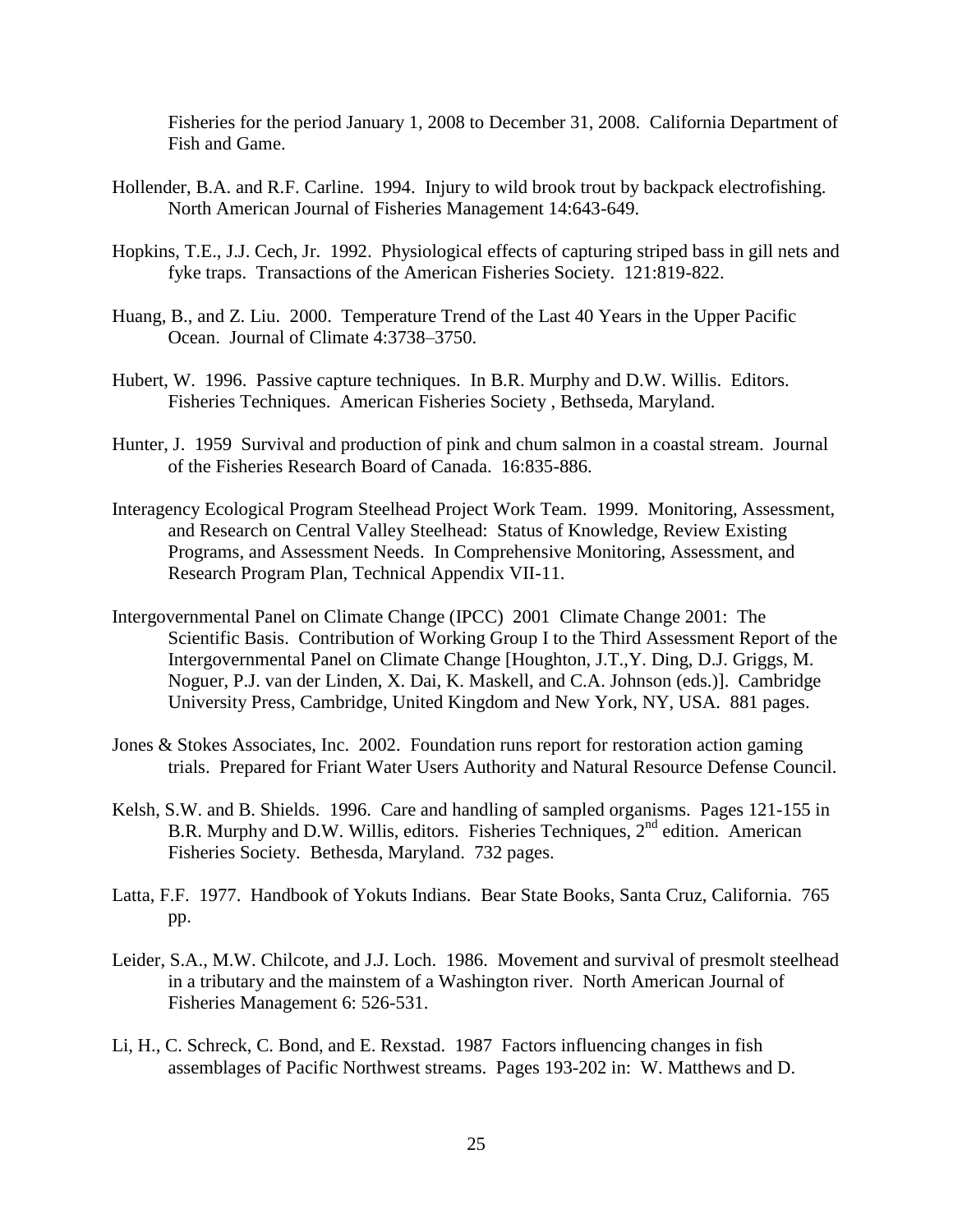Heins, editors. Community and evolutionary ecology of North America stream fishes. University of Oklahoma Press, Norman, OK.

- Lindley, S.T., R. Schick, A. Agrawal, M. Goslin, T.E. Pearson, E. Mora, J.J. Anderson, B. May, May, S. Greene, C. Hanson, A. Low, D. McEwan, R.B. MacFarlane, C. Swanson, and J.G. Williams. 2006. Historical population structure of Central Valley steelhead and its alteration by dams. San Francisco Estuary and Watershed Science 4(1) Article 3.
- Lindley, S.T., R.S, Schick, E. Mora, P.B. Adams, J.J. Anderson, S. Greene, C. Hanson, B.P. May, D.R. McEwan, R.B. MacFarlane, C. Swanson, and J.G. Williams. 2007. Framework for assessing viability of threatened and endangered Chinook salmon and steelhead in the Sacramento-San Joaquin Basin. San Francisco Estuary and Watershed Science 5(1): Article 4. 26 pages. Available at: [http://repositories.cdlib.org/jmie/sfews/vol5/iss1/art4.](http://repositories.cdlib.org/jmie/sfews/vol5/iss1/art4)
- McBain and Trush, Inc. 2002. San Joaquin River Restoration Study Background Report. Arcata, California. Prepared for Friant Water Users Authority, Linsday, California, and Natural Resources Defense Council, San Francisco, California.
- McEwan, D. 2001. Central Valley steelhead. In R.L. Brown (editor), Contributions to the Biology of Central Valley Salmonids, Volume 1, pages 1-44, California Department of Fish and Game, Fish Bulletin 179.
- McEwan, D., and T.A. Jackson. 1996. Steelhead Restoration and Management Plan for California. California. Department of Fish and Game, Sacramento, California, 234 pages.
- McMichael, G.A., A.L. Fritts, T.N. Pearsons. 1998. Electrofishing injury to stream salmonids; injury assessment at the sample, reach, and stream scales. North American Journal of Fisheries Management 18:894-904.
- Meehan, W.R. and T.C. Bjornn. 1991. Salmonid distributions and life histories. In: Influences of forest and rangeland management on salmonid fishes and their habitats. American Fisheries Society Special Publication 19: 47-82, 1991.
- Merz, J.E. 2002. Seasonal feeding habits, growth, and movement of steelhead trout in the lower Mokelumne River, California. California Fish and Game 88(3): 95-111.
- Moyle, P.B. 2002. Inland fishes of California. University of California Press, Berkeley.
- National Marine Fisheries Service. 1996. Making Endangered Species Act determinations of effect for individual or group actions at the watershed scale. Prepared by NMFS, Environmental and Technical Services Branch, Habitat Conservation Branch. 31 pages.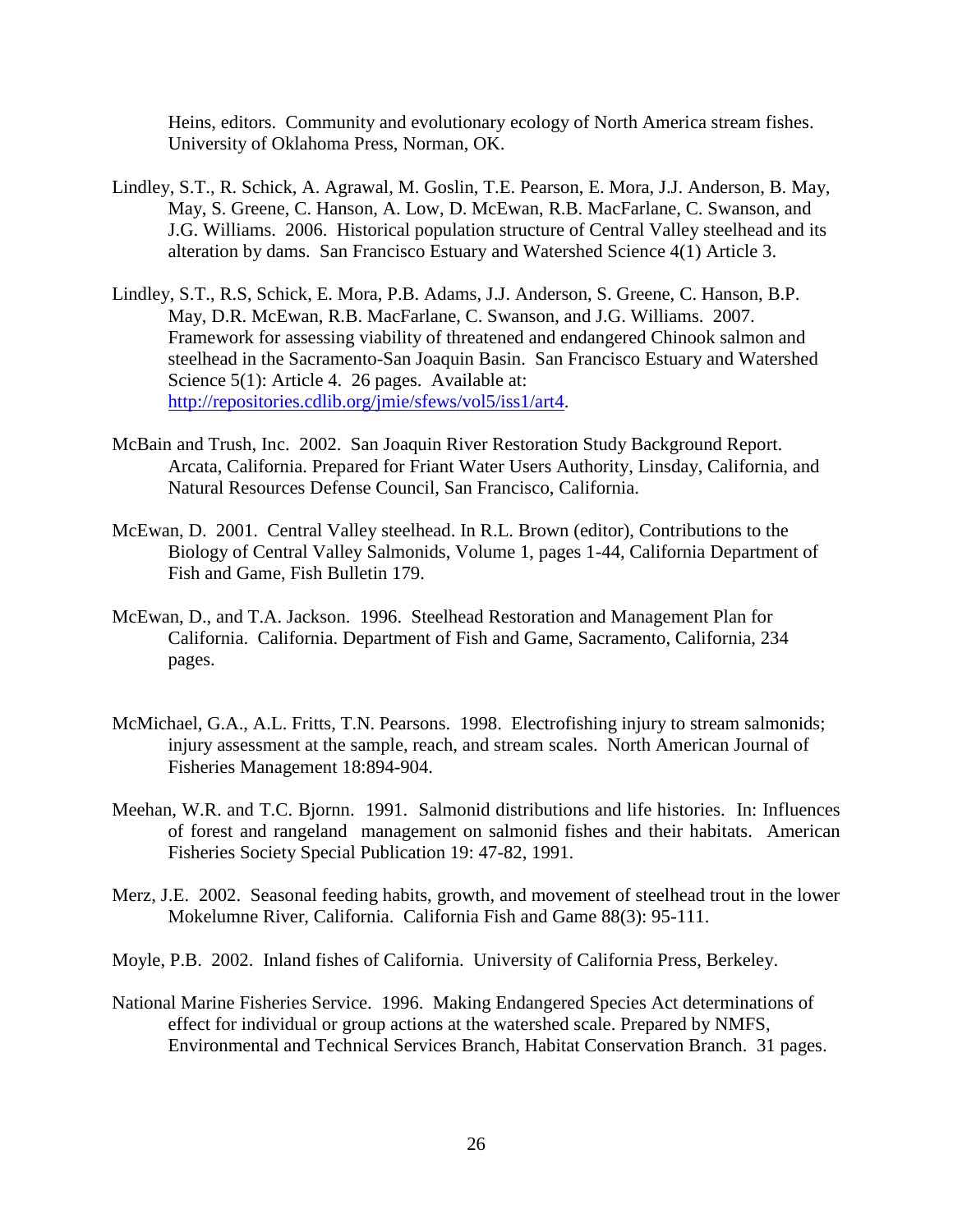- National Marine Fisheries Service. 1998. Endangered and Threatened Species: Proposed endangered status for two Chinook salmon ESUs and proposed threatened status for five Chinook salmon ESUs; Proposed redefinition, threatened status, threatened status, and revision of critical habitat for one Chinook salmon ESU; Proposed designation of Chinook salmon critical habitat in California, Oregon, Washington, Idaho. March 9, 1998. Federal Register 63 (45): 11482-11520.
- National Marine Fisheries Service (NMFS). 2001. Central Valley Recovery Domain 5-Year Review: Summary and Evaluation of Central Valley steelhead DPS. NMFS, Southwest Region. August 15, 2011.
- Neill, W.H. and J.D. Bryan. 1991. Responses of fish to temperature and oxygen, and response integration through metabolic scope. Aquaculture and Water Quality, edited by J.R. Tomasso, World Aquaculture Society, Baton Rouge, Louisiana. pp. 30–57.
- Noakes, D.J. 1998. On the coherence of salmon abundance trends and environmental trends. North Pacific Anadromous Fishery Commission Bulletin 454-463.
- Nobriga, M., and P. Cadrett. 2003. Differences among hatchery and wild steelhead: evidence from Delta fish monitoring programs. Interagency Ecological Program for the San Francisco Estuary Newsletter 14:30-38.
- Patten, B. 1962. Cottid predation upon salmon fry in a Washington stream. Transactions of the American Fisheries Society. 91:427-429.
- Patten, B. 1971a. Predation by sculpins on fall Chinook salmon, Oncorhynchus tshawytscha, fry of hatchery origin. National Marine Fisheries Service. Special Scientific Report, Fisheries No. 621.
- Patten, B. 1971b..Increased predation by the torrent sculpin, Cottus rhotheus, on Coho salmon fry, Oncorhynchus kisutch, during moonlight nights. Journal of the Fisheries Research Board of Canada. 28:1352-1354.
- Peterson, J. H. and J. F. Kitchell. 2001. Climate regimes and water temperature changes in the Columbia River: Bioenergetic implications for predators of juvenile salmon. Canadian Journal of Fisheries and Aquatic Sciences. 58:1831-1841.
- Peven, C.M., R.R. Whitney, and K.R. Williams. 1994. Age and length of steelhead smolts from mid-Columbia River basin, Washington. North American Journal Fisheries Management 14: 77-86.
- Portz, D.E., E. Best, and C. Svoboda. 2011. Evaluation of Hills Ferry Barrier effectiveness at restricting Chinook salmon passage on the San Joaquin River. U.S. Department of Interior, Bureau of Reclamation, Technical Services Center.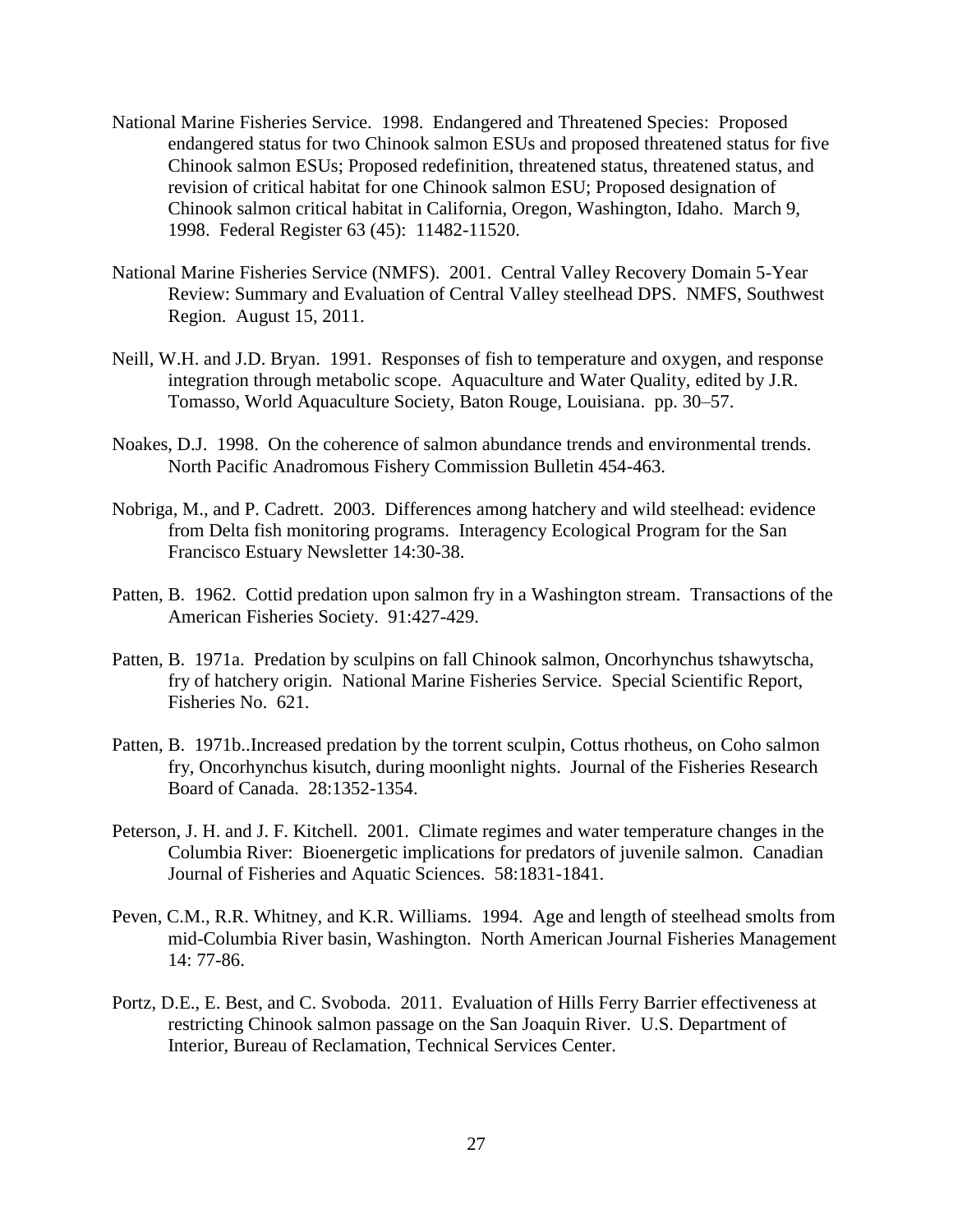- Reynolds, F.L., T.J. Mills, R. Benthin, and A. Low. 1993. Restoring Central Valley streams: a plan for action. California Department of Fish and Game, Inland Fisheries Division, Sacramento.
- Satterthwaite, W.H, M.P. Beakes, E.M. Collins, D.R. Swank, J.E. Merz, R.G. Titus, S.M. Sogard, and M. Mangel. 2010. State-dependent life history models in a changing (and regulated) environment: steelhead in the California Central Valley. Evolutionary Applications 3: 221-243.
- Schaffter, R. 1980. Fish occurrence, size, and distribution in the Sacramento River near Hood, California during 1973 and 1974. California Department of Fish and Game.
- Schaffter, R. 1997. White sturgeon spawning migrations and location of spawning habitat in the Sacramento River, California. California Department of Fish and Game 83:1-20.
- Shapovalov, L. and A.C. Taft. 1954. The life histories of the steelhead rainbow trout (*Salmo gairdneri gairdneri)* and silver salmon (*Oncorhynchus kisutch*) with special reference to Waddell Creek, California, and recommendations regarding their management.California Department of Fish and Game, Fish Bulletin 98, 375 pages.
- Sharber, N.G. and S.W. Carothers. 1988. Influence of electrofishing pulse shape on spinal injuries in adult rainbow trout. North American Journal of Fisheries Management 8:117- 122.
- Snider, B., and R.G. Titus. 2000. Timing, composition, and abundance of juvenile anadromous salmonid emigration in the Sacramento River near Knights Landing, October 1996- September 1997. California Department of Fish and Game, Habitat Conservation Division, Stream Evaluation Program Technical Report No. 00-04
- Snyder, D.E. 2003. Electrofishing and its harmful effects on fish. US Geological Survey, Information and Technology Report USGS/BRD/IRT-2003-0002, Denver, Colorado.
- Snyder, D.E. 2004. Invited overview: conclusions from a review of electrofishing and its harmful effects on fish.
- S.P. Crammer and Associates, Inc. 2000. Stanislaus River data report. Oakdale CA.
- S.P. Crammer and Associates, Inc. 2001. Stanislaus River data report. Oakdale CA.
- Stachowicz, J. J., J. R. Terwin, R. B. Whitlatch, and R. W. Osman. 2002. Linking climate change and biological invasions: Ocean warming facilitates non-indigenous species invasions. PNAS, November 26, 2002. 99:15497–15500
- Stevens, D.E. 1961. Food habits of striped bass, *Roccus saxatilis* (Walbaum) in the Rio Vista area of Sacramento River. Master's Thesis. University of California. Berkeley, California.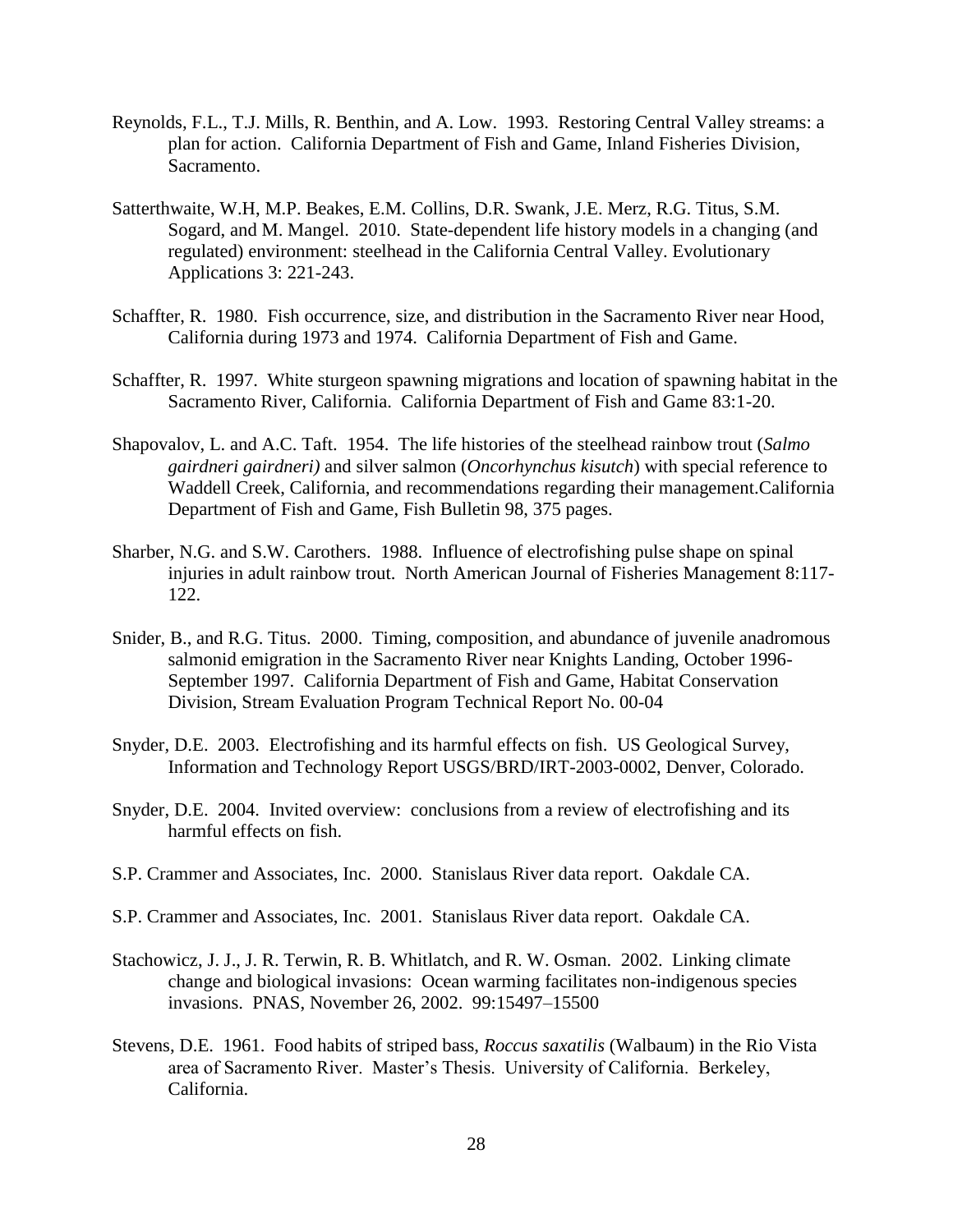- Stickney, R.R. 1983. Care and handling of live fish. Pages 85-94 in L.A. Nielsen and D.I. Johnson, editors. Fisheries Techniques. American Fisheries Society. Bethesda, Maryland. 468 pages.
- Thompson, K. 1972. Determining stream flows for fish life. Proceedings, Instream Flow Requirement Workshop. Pacific Northwest River Basin Commission, Vancouver, Washington.
- Thompson, K.G., E.P. Bergensen, R.B. Nehring, and D.C. Bowen. 1997. Long-term effects of electrofishing on growth and body condition on brown trout and rainbow trout. North American Journal of Fisheries Management 17:154-159.
- Vogel, D.A., K.R. Marine, and J.G. Smith. 1988. Fish passage action program for Red Bluff Diversion Dam. Final report on fishery investigations. Report No. FR1/FAO-88-19. U.S. Fish and Wildlife Service, Northern Central Valley Fishery Resource Office. Red Bluff, CA.
- Williams, J.G. 2006. Central Valley salmon: a perspective on Chinook and steelhead in the Central Valley of California. San Francisco Estuary and Watershed Science 4(3): Article 2. 416 pages.
- Williams, T. H., S. T. Lindley, B.C. Spence, and D.A. Boughton. 2011. In Preparation. Using viability criteria to assess status of Pacific salmon and steelhead in California. National Marine Fisheries Service. Southwest Fisheries Science Center. Santa Cruz, CA.
- Yoshiyama, R.M., Gerstung, E.R., Fisher, F.W., and P.B. Moyle. 1996. Historical and present distribution of chinook salmon in the Central Valley drainage of California. pp. 309-362 In: Sierra Nevada Ecosystem Project: final report to Congress, vol. III - Assessments, commissioned reports, and background information. Centers for Water and Wildland Resources, Univ. of California, Davis. Davis CA.
- Zimmerman, C.E., G.W. Edwards, and K. Perry. 2008. Maternal origin and migratory history of *Oncorhynchus mykiss* captured in rivers of the Central Valley, California. Final Report prepared for the California Department of Fish and Game. Contract P0385300. 54 pages.

#### **FR Notices:**

- Volume 63 pages 13347-13371. March 19, 1998. National Marine Fisheries Service. Final Rule: Endangered and Threatened Species: Threatened Status for Two ESUs of Steelhead in Washington, Oregon, and California.
- Volume 69 page 33102-33179. June 14, 2004. National Marine Fisheries Service. Proposed rule; request for comments. Endangered and Threatened Species: Proposed Listing